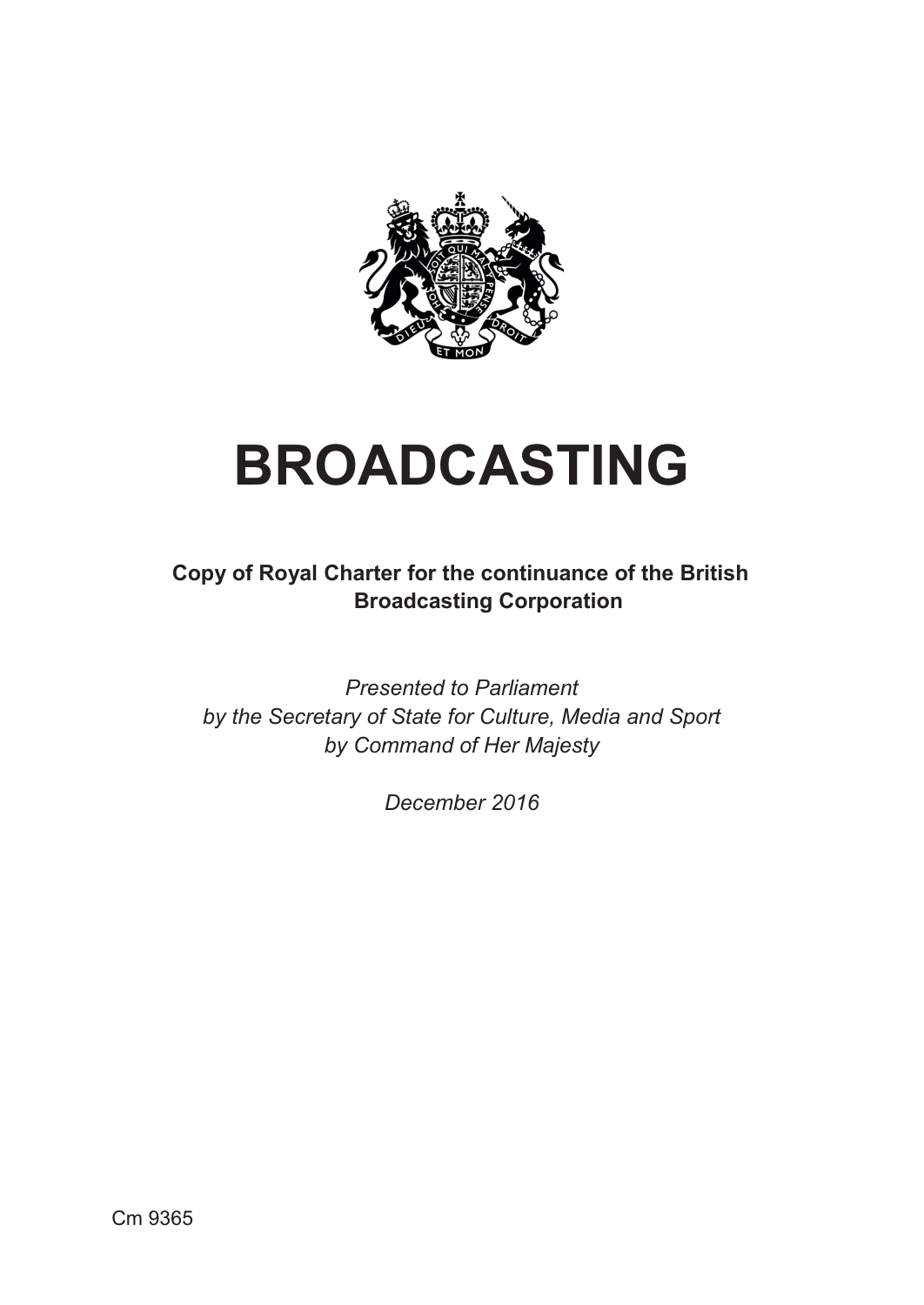

© Crown copyright 2016

 Information Policy Team, The National Archives, Kew, London TW9 4DU, or This publication is licensed under the terms of the Open Government Licence v3.0 except where otherwise stated. To view this licence, visit [nationalarchives.gov.uk/doc/open-government-licence/version/3](http://www.nationalarchives.gov.uk/doc/open-government-licence/version/3) or write to the email: [psi@nationalarchives.gsi.gov.uk.](mailto:psi@nationalarchives.gsi.gov.uk)

Where we have identified any third party copyright information you will need to obtain permission from the copyright holders concerned.

This publication is available at www.gov.uk/government/publications

Any enquiries regarding this publication should be sent to us at [enquiries@culture.gov.uk](mailto:enquiries@culture.gov.uk) 

Print ISBN 9781474138918 Web ISBN 9781474138925

ID P002846301 12/16

Printed on paper containing 75% recycled fibre content minimum

Printed in the UK by the Williams Lea Group on behalf of the Controller of Her Majesty's Stationery Office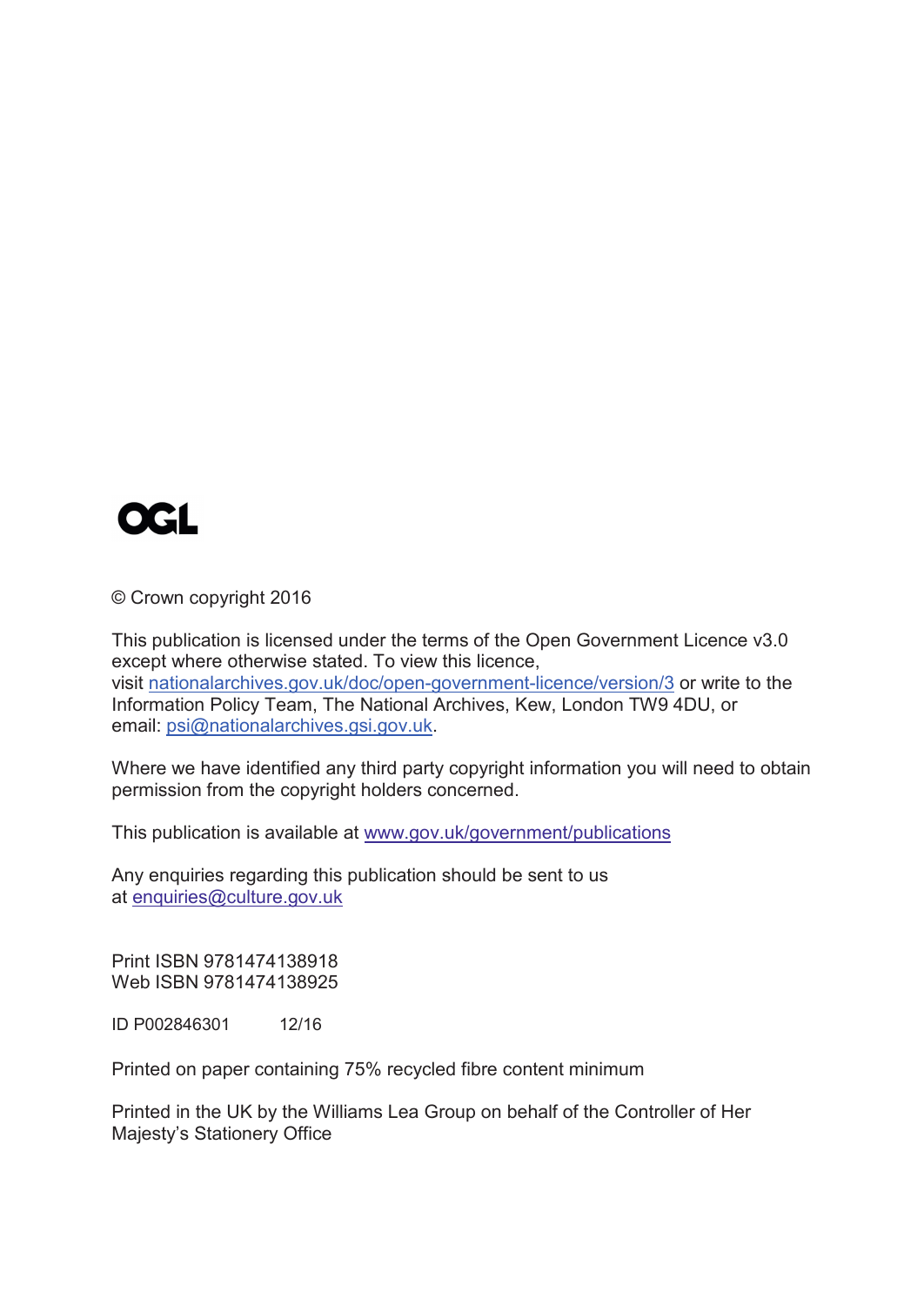## **ROYAL CHARTER FOR THE CONTINUANCE OF THE BRITISH BROADCASTING CORPORATION**

**ELIZABETH THE SECOND by the Grace of God of the United Kingdom of Great Britain and Northern Ireland and of Our other Realms and Territories Queen, Head of the Commonwealth, Defender of the Faith:** 

#### **TO ALL TO WHOM THESE PRESENTS SHALL COME, GREETING!**

 WHEREAS on the 20th December 1926 by Letters made Patent under the Great Seal, Our Royal Predecessor His Majesty King George the Fifth granted to the British Broadcasting Corporation ("the BBC") a Charter of Incorporation:

 AND WHEREAS on various dates by Letters made Patent under the Great Seal, further Charters of Incorporation and Supplemental Charters have been granted to the BBC, the last such Charter having been granted to the BBC on the 19th September 2006 ("the 2006 Charter"):

AND WHEREAS the period of incorporation of the BBC under the 2006 Charter will expire on the 31st December 2016 and it has been represented to Us by Our right and trusty and well beloved Counsellor Karen Anne Bradley, Our Principal Secretary of State for Culture, Media and Sport, that it is expedient that the BBC should be continued for the period ending on the 31st December 2027 and that the objects, constitution, organisation and regulation of the BBC should be reformed so as to enable the BBC still better to serve the interests of Our People:

 AND WHEREAS in view of the widespread interest which is taken by Our People in services which provide audio and visual material by means of broadcasting, the internet or the use of newer technologies, and of the great value of such services as means of disseminating information, education and entertainment, We believe it to be in the interests within a suitable legal framework: of Our People that there should continue to be an independent corporation and that it should provide such services, and be permitted to engage in other compatible activities,

 NOW KNOW YE that We by Our Prerogative Royal and of Our especial grace, certain knowledge and mere motion do by this Our Charter for Us, Our Heirs and Successors will, ordain and declare as follows: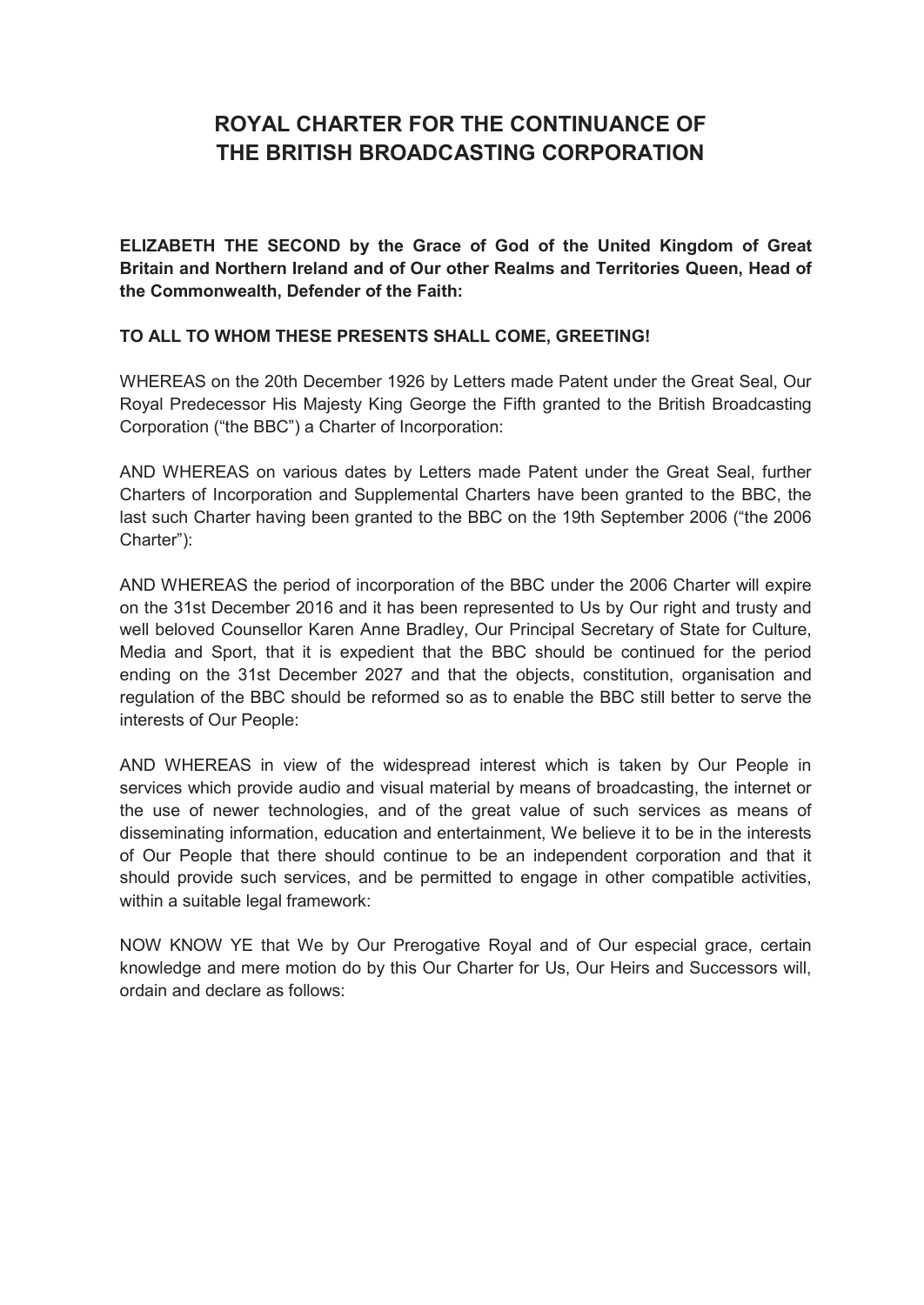#### **INCORPORATION AND OBJECTS**

#### **1. Incorporation of the BBC**

- (1) The BBC shall continue to be a body corporate by the name of the British Broadcasting Corporation.
- (2) The members of the Board of the BBC shall be the members of the Corporation, but membership of the Corporation shall not enable any individual to act otherwise than through the Board.
- (3) Paragraph (2) is subject to article 25 (the Director General).
- (4) Additional and technical provisions about the BBC's corporate nature and powers are contained in article 52 (BBC's corporate nature and powers).

#### **2. Term of Charter**

- (1) This Charter will take effect as from the beginning of the Effective Date, but that general statement must be read subject to paragraph (2).
- (2) In technical terms, this Charter shall come into force on the day after the day on which it is granted (see the date given in the formal text following article 72 (general declaration), but in order to facilitate the transition from the constitutional and other arrangements in force under the 2006 Charter to those under this Charter, the Schedule modifies this Charter's effect (in relation to times both during and after the Transitional Period, within the meaning given in the Schedule).
- (3) Subject to article 60 (dissolution and winding-up), this Charter shall continue in force until the end of 31st December 2027.
- (4) The 2006 Charter is to continue to have effect until the end of 31st December 2016, but is also subject to the provisions of the Schedule to this Charter.
- (5) In this article, "the 2006 Charter" means the Royal Charter for the continuance of the BBC which came into force on 1st January 2007.

#### **3. The independence of the BBC**

- (1) The BBC must be independent in all matters concerning the fulfilment of its Mission and the promotion of the Public Purposes, particularly as regards editorial and creative decisions, the times and manner in which its output and services are supplied, and in the management of its affairs.
- (2) Paragraph (1) is subject to any provision made by or under this Charter or the Framework Agreement or otherwise by law.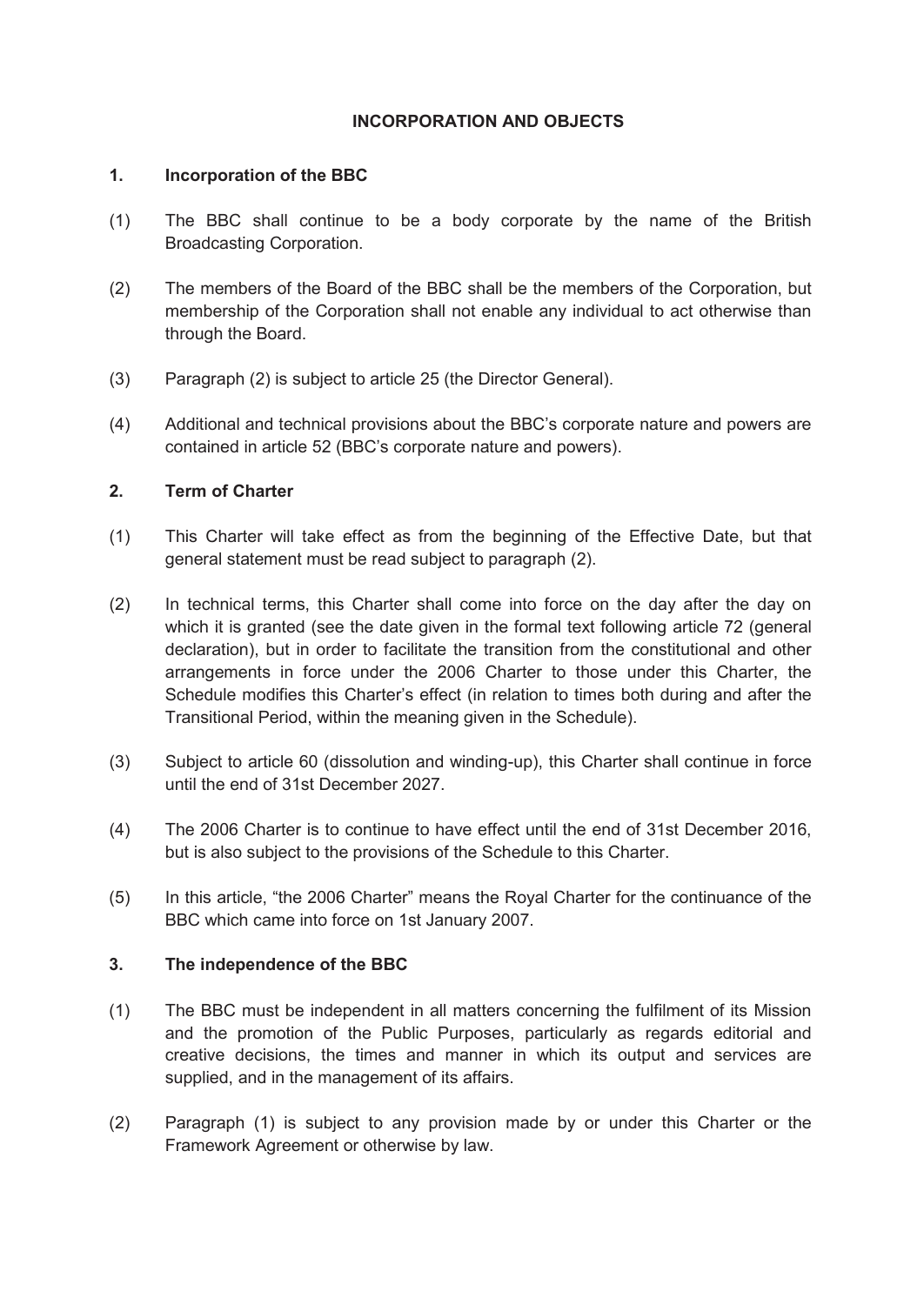#### **4. The BBC's Object**

The BBC's Object is the fulfilment of its Mission and the promotion of the Public Purposes.

#### **5. The BBC's Mission**

The Mission of the BBC is to act in the public interest, serving all audiences through the provision of impartial, high-quality and distinctive output and services which inform, educate and entertain.

#### **6. The Public Purposes**

The Public Purposes of the BBC are as follows.

- (1) **To provide impartial news and information to help people understand and engage with the world around them**: the BBC should provide duly accurate and impartial news, current affairs and factual programming to build people's understanding of all parts of the United Kingdom and of the wider world. Its content should be provided to the highest editorial standards. It should offer a range and depth of analysis and content not widely available from other United Kingdom news providers, using the highest calibre presenters and journalists, and championing freedom of expression, so that all audiences can engage fully with major local, regional, national, United Kingdom and global issues and participate in the democratic process, at all levels, as active and informed citizens.
- (2) **To support learning for people of all ages**: the BBC should help everyone learn about different subjects in ways they will find accessible, engaging, inspiring and challenging. The BBC should provide specialist educational content to help support learning for children and teenagers across the United Kingdom. It should encourage people to explore new subjects and participate in new activities through partnerships with educational, sporting and cultural institutions.
- (3) **To show the most creative, highest quality and distinctive output and services**: the BBC should provide high-quality output in many different genres and across a range of services and platforms which sets the standard in the United Kingdom and internationally. Its services should be distinctive from those provided elsewhere and should take creative risks, even if not all succeed, in order to develop fresh approaches and innovative content.
- (4) **To reflect, represent and serve the diverse communities of all of the United Kingdom's nations and regions and, in doing so, support the creative economy across the United Kingdom**: the BBC should reflect the diversity of the United Kingdom both in its output and services. In doing so, the BBC should accurately and authentically represent and portray the lives of the people of the United Kingdom today, and raise awareness of the different cultures and alternative viewpoints that make up its society. It should ensure that it provides output and services that meet the needs of the United Kingdom's nations, regions and communities. The BBC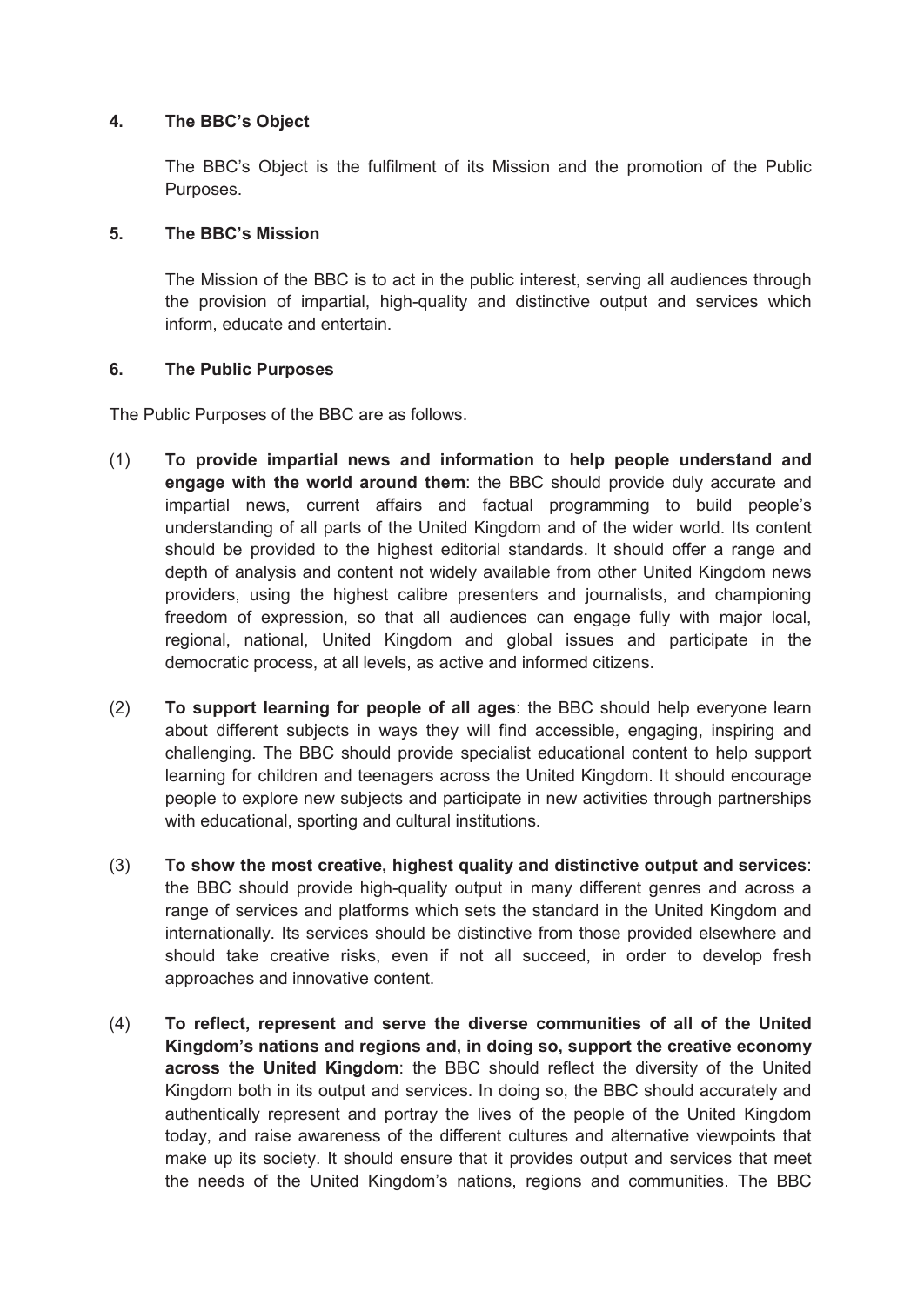should bring people together for shared experiences and help contribute to the social output the BBC should invest in the creative economies of each of the nations and cohesion and wellbeing of the United Kingdom. In commissioning and delivering contribute to their development.

 should put the United Kingdom in a world context, aiding understanding of the United Kingdom as a whole, including its nations and regions where appropriate. It should (5) **To reflect the United Kingdom, its culture and values to the world**: the BBC should provide high-quality news coverage to international audiences, firmly based on British values of accuracy, impartiality, and fairness. Its international services ensure that it produces output and services which will be enjoyed by people in the United Kingdom and globally.

#### **7. The activities of the BBC**

- (1) The only activities that may be carried out by the BBC are—
	- (a) provision of the UK Public Services;
	- (b) provision of the World Service;
	- (c) non-service activities;
	- (d) through commercial subsidiaries, commercial activities;
	- $(e)$ trading activities; and
	- (f) the specified activities.
- (2) The activities referred to in paragraph (1) must be carried out in accordance with the terms of this Charter and the Framework Agreement.
- (3) The UK Public Services must fulfil the Mission and promote one or more of the Public Purposes and consist of—
	- (a) the existing services specified in the Framework Agreement; and
	- (b) any activity aimed primarily at users in the United Kingdom involving the provision of output supplied by means of—
		- (i) television, radio and online services; or
		- (ii) similar or related services which make output generally available and which may be in forms or use technologies which either have not previously been used by the BBC or which have yet to be developed.
- (4) The World Service consists of the broadcast or other distribution of output, and the delivery of services, in English and other languages, aimed primarily at users outside the United Kingdom.
- directly or indirectly fulfil the Mission and promote one or more of the Public Services and the World Service. (5) "Non-service activities" means activities which are not UK Public Services but which Purposes. Such activities should support or enable the provision of the UK Public
- (6) "Commercial activities" means activities which—
	- (a) fit with the Mission and Public Purposes;
	- (b) are not funded by licence fee revenue; and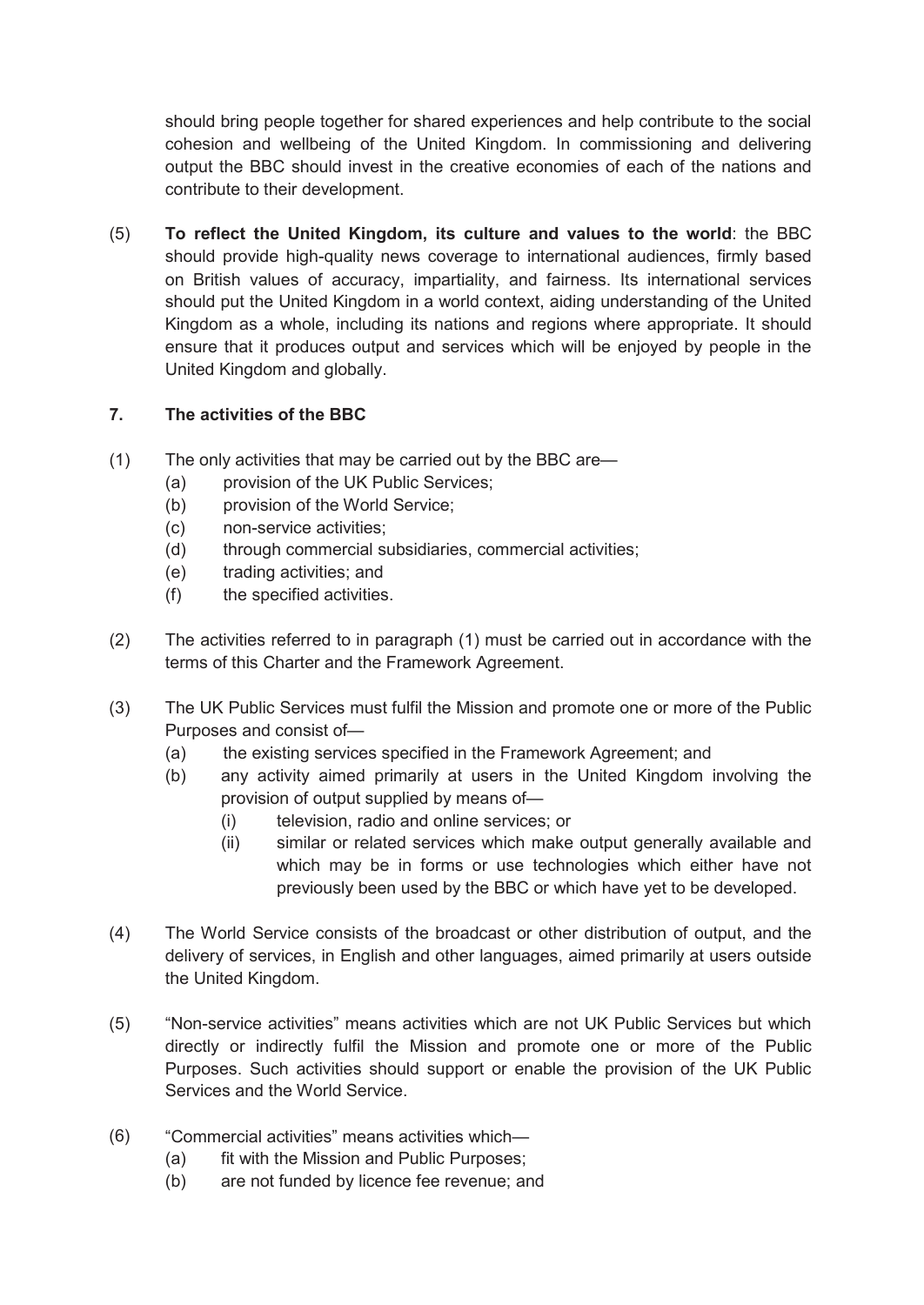- (c) are undertaken with a view to generating a profit (regardless of whether the profit generated will or may be used to fund the fulfilment of the Mission and the promotion of the Public Purposes). This means that something can be a with a view to generating profit. commercial activity even if it also promotes the Public Purposes, if it is done
- (7) "Trading activities" means activities which are commercial in nature but are excluded from the definition of commercial activities in the Framework Agreement.
- (8) The specified activities are those activities that the BBC is required to carry out by the Framework Agreement.

#### **GENERAL DUTIES**

#### **8. Introduction**

 The BBC, in exercising its functions in relation to the UK Public Services, the World Service, non-service activities and trading activities, must comply with the general duties in articles 9 to 17.

#### **9. Acting in the public interest**

- (1) The BBC must act in the public interest.
- (2) In complying with this article, the BBC must—
	- (a) ensure that the benefits (whether direct or indirect) of decisions relating to the fulfilment of its Mission and the promotion of the Public Purposes outweigh the costs (whether direct or indirect); and
	- (b) in doing so, have regard to economic, social and cultural benefits and costs.

#### **10. Engagement with the public**

- (1) The BBC must carefully and appropriately assess the views and interests of the public and audiences, including licence fee payers, across the whole of the United Kingdom.
- (2) The BBC must make arrangements to ensure that the diverse perspectives and interests of the public and audiences, including licence fee payers, across the whole of the United Kingdom are taken into account in its decision-making.

#### **11. Market impact**

- (1) The BBC must have particular regard to the effects of its activities on competition in the United Kingdom.
- (2) In complying with this article, the BBC must-
	- (a) seek to avoid adverse impacts on competition which are not necessary for the effective fulfilment of the Mission and the promotion of the Public Purposes;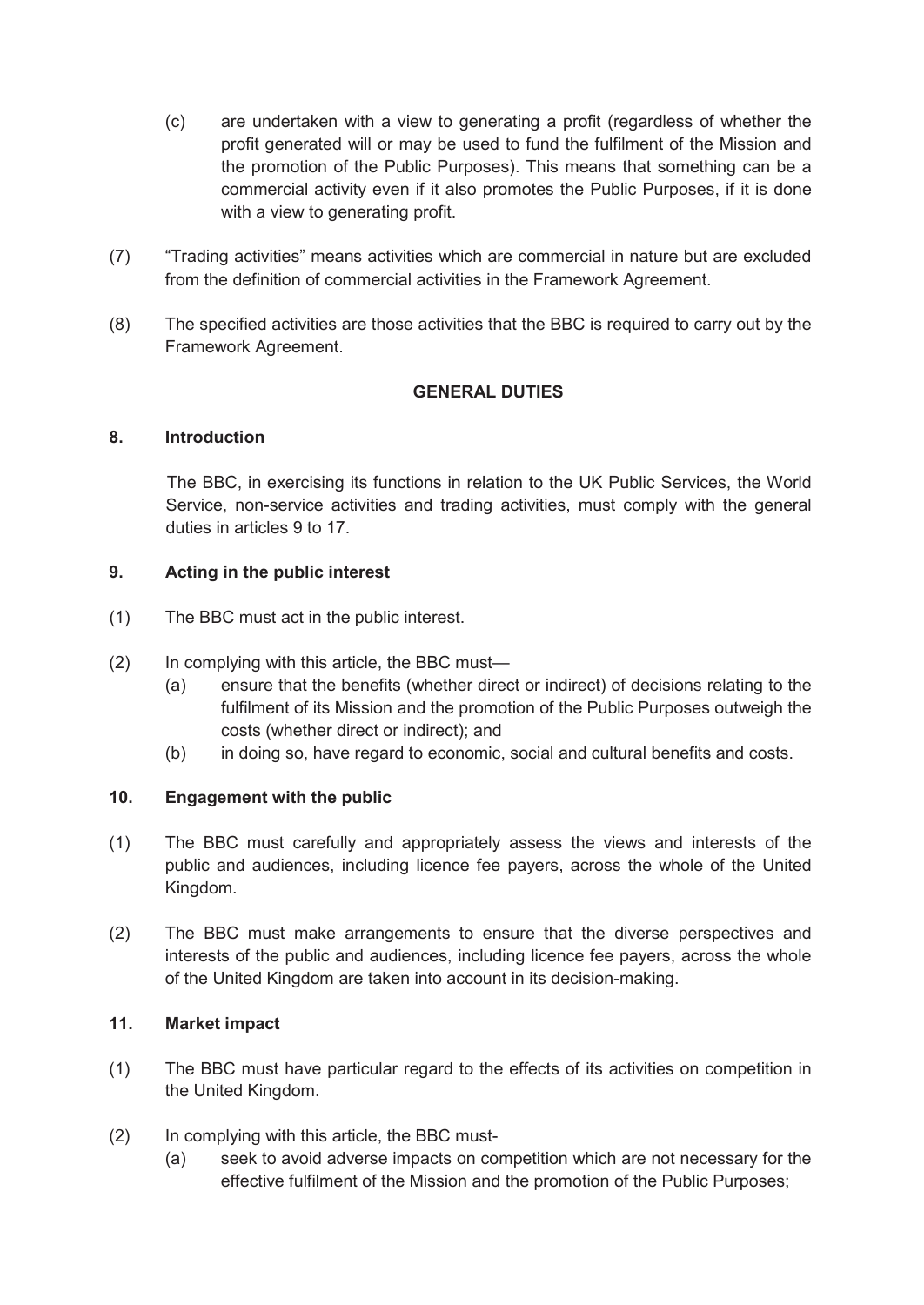(b) have regard to promoting positive impacts on the wider market.

### **12. Openness, transparency and accountability**

- (1) The BBC must observe high standards of openness and seek to maximise transparency and accountability.
- (2) The BBC must ensure that the following are made public as soon as possible—
	- (a) the minutes of the meetings of the Board;
	- evidence that supports them) concerning changes to the creative remit, work (b) important decisions (and reasons behind them and a summary of the plan and material changes to the UK Public Services, non-service activities, and commercial activities; and
	- $(c)$ such other information (including minutes of the meetings of committees of the Board) it is reasonable and proportionate to publish to comply with paragraph  $(1).$
- (3) The BBC must have regard to the benefits of undertaking consultation with interested persons in relation to the functions set out in article 20 (principal functions of the Board).
- (4) In complying with this article, the BBC is not required to publish or otherwise disclose information that it would not be required to disclose under the Freedom of Information Act 2000.

#### **13. Partnership**

- (1) The BBC must work collaboratively and seek to enter into partnerships with other organisations, particularly in the creative economy, where to do so would be in the public interest.
- (2) In complying with this article, the BBC must—
	- including commercial and non-commercial organisations and organisations of (a) enter into partnerships, which, overall, are with a wide range of organisations all sizes, throughout the nations and regions of the United Kingdom, covering television, radio and online services; and
	- (b) ensure that its partnerships are fair and beneficial to all organisations in the partnership and, in particular, that partners are given due attribution and recognition, including in the branding and promotion of the output and services created or distributed.

#### **14. Diversity**

 Kingdom in the content of its output, the means by which its output and services are (1) The BBC must ensure it reflects the diverse communities of the whole of the United delivered (including where its activities are carried out and by whom) and in the organisation and management of the BBC.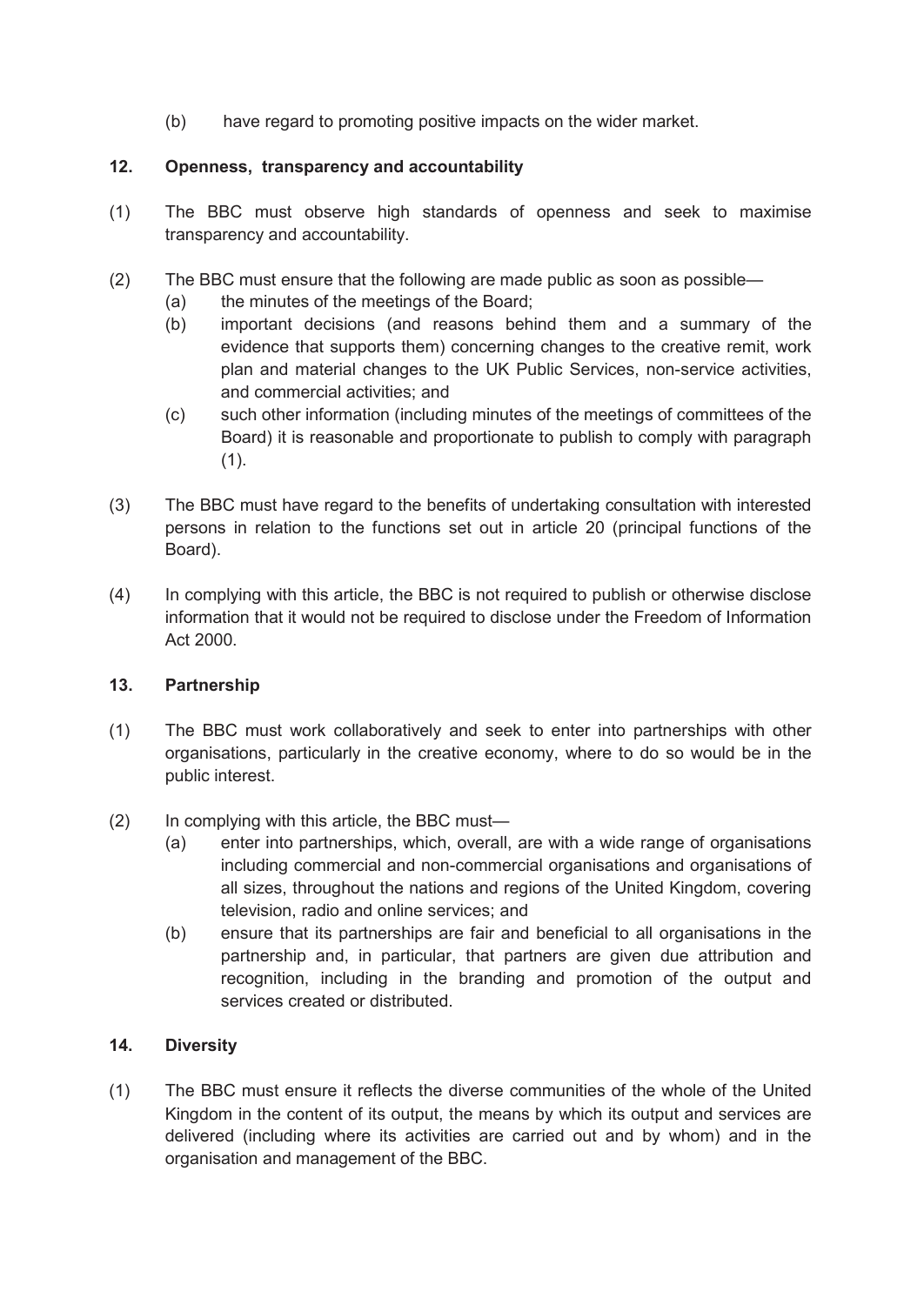- authentic portrayal and representation of the diverse communities of the whole of the United Kingdom. (2) The BBC must ensure that its output and services overall provide a duly accurate and
- (3) The BBC must ensure that it assesses and meets the needs of the diverse communities of the whole of the United Kingdom.
- (4) In complying with this article, the BBC must have particular regard to the need to reflect underrepresented communities.
- (5) The BBC must support the regional and minority languages of the United Kingdom through its output and services and through partnerships with other organisations.

#### **15. Technology**

- (1) The BBC must promote technological innovation, and maintain a leading role in research and development, that supports the effective fulfilment of its Mission and the promotion of the Public Purposes.
- (2) In complying with this article, the BBC must—
	- (a) focus on technological innovation to support the delivery of the UK Public Services, non-service activities and the World Service;
	- (b) seek to work in partnership with other organisations; and
	- (c) share, as far as is reasonable, its research and development knowledge and technologies.

#### **16. Stewardship of public money**

- (1) The BBC must exercise rigorous stewardship of public money in accordance with the following principles.
- (2) Regularity: the management of all of the BBC's resources must accord with the provisions of the Charter, Framework Agreement and other agreements the BBC enters into with Government Ministers.
- (3) Propriety: the management of all of the BBC's resources must meet high standards of (including those of the Public Accounts Committee) which have been formally public conduct, robust governance and duly consider the expectations of Parliament communicated to the BBC.
- (4) Value for money: procurement, projects and processes must be systematically evaluated and assessed to provide confidence about suitability, effectiveness, the wider public interest, not just that of the BBC itself. prudence, quality, value and avoidance of error and other waste, taking into account
- (5) Feasibility: proposals using public funds should be implemented accurately, sustainably and to the intended timetable.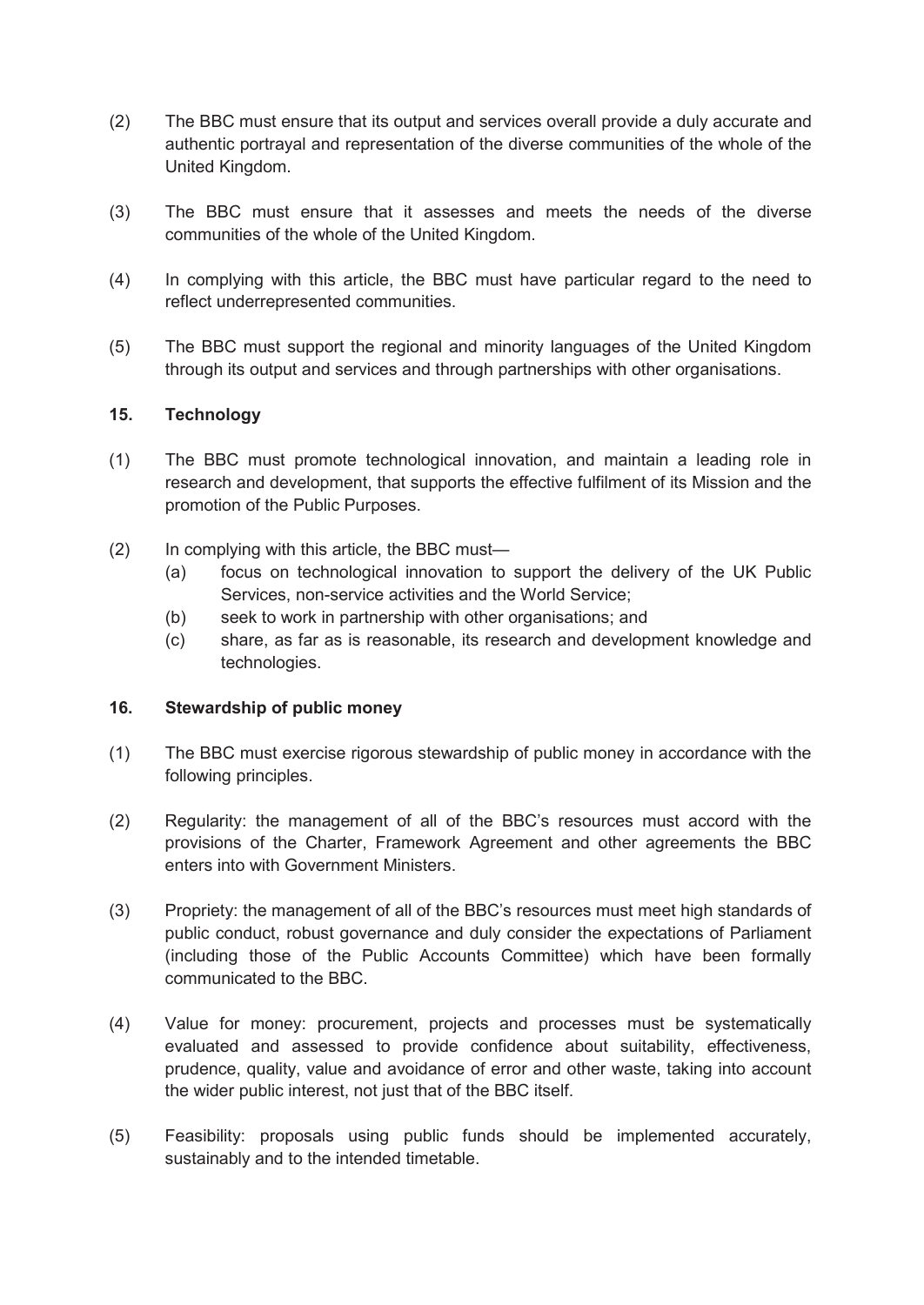#### **17. Guidance and best practice**

The BBC, in exercising its functions, must have regard—

- (a) to such general guidance concerning the management of the affairs of public bodies as it considers relevant and appropriate; and
- (b) to generally accepted principles of good corporate governance, but only:
	- (i) where to do so would not be incompatible with sub-paragraph (a); and
		- (ii) to the extent that such principles may reasonably be regarded as applicable in relation to its functions and within the particular constitution of the BBC as a chartered corporation.

#### **18. General duties in relation to commercial activities**

The BBC, in exercising its functions in relation to the commercial activities, must—

- (a) comply with the duties in article 9 (acting in the public interest), article 10 (engagement with the public) and article 12 (openness and transparency);
- (b) ensure that its commercial activities do not, as a result of their relationship with the UK Public Services, non-service activities or trading activities, distort the market or gain an unfair competitive advantage.

#### **CONSTITUTION - THE BOARD**

#### **19. Introduction**

- (1) There shall be a Board of the BBC which, acting collectively, is responsible for the proper, effective and independent exercise of all the functions of the BBC in accordance with the provisions set out in this Charter and the Framework Agreement.
- (2) In addition, the Board has all the functions expressly or impliedly conferred upon it elsewhere by or under this Charter or the Framework Agreement.
- (3) The Board may obtain independent advice to support the exercise of its functions.

#### **20. The principal functions of the Board**

- (1) The principal functions of the Board are contained in this article.
- must at all times uphold and protect the independence of the BBC including by acting taking instructions from Government Ministers or any other person. (2) In accordance with article 3 (independence of the BBC), each member of the Board in the public interest, exercising independent judgement and neither seeking nor
- (3) The Board must ensure that the BBC fulfils its Mission and promotes the Public Purposes by, in particular, setting—
	- (a) the strategic direction for the BBC within the framework set by this Charter and the Framework Agreement;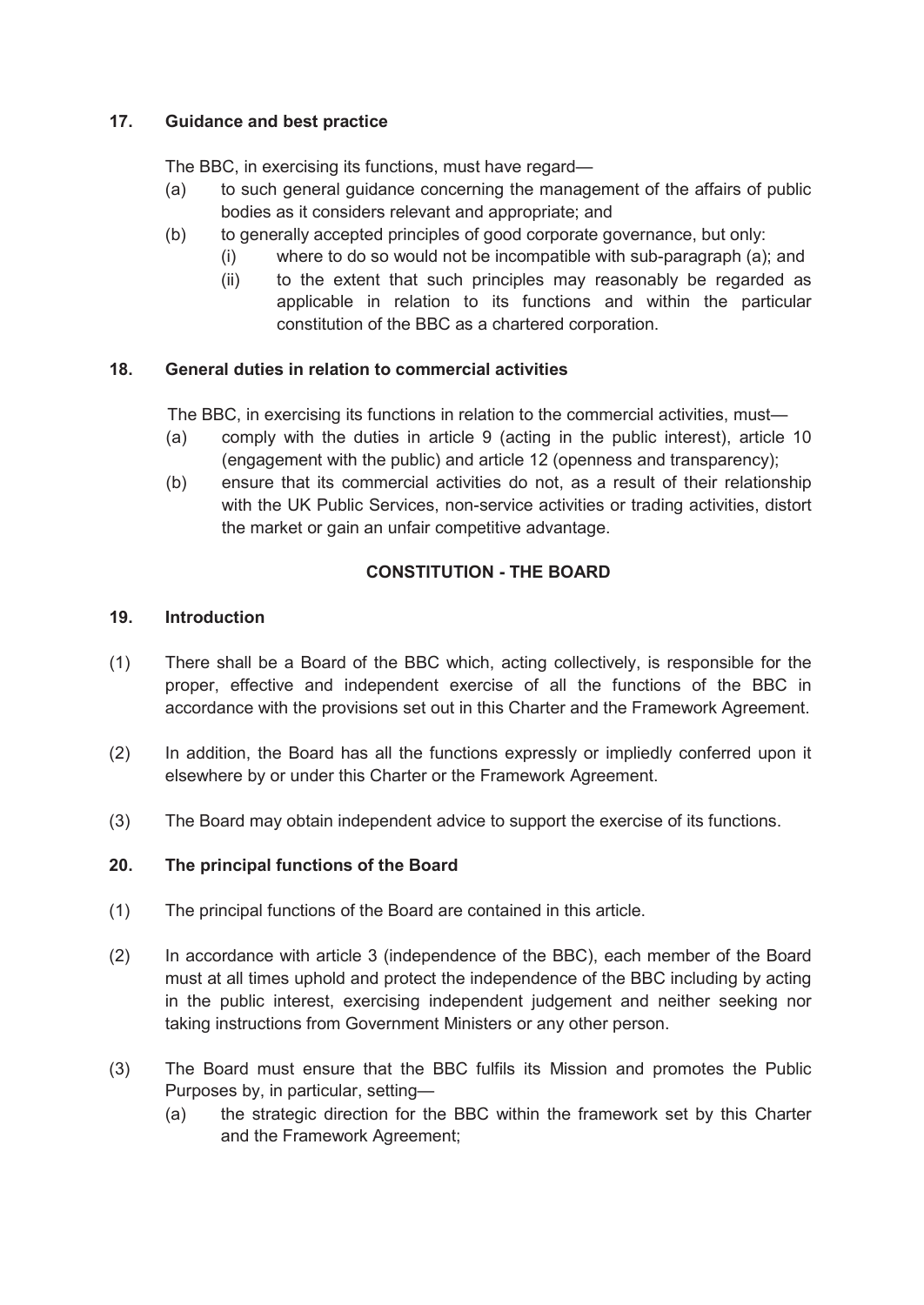- output and services and in regard to the nations and regions of the United (b) the creative remit (including the direction of the BBC's editorial and creative Kingdom);
- (c) the budgets for the UK Public Services and the World Service;
- Agreement, including performance measures (and targets for those measures (d) a framework to assess the performance of the BBC in delivering its strategies and creative remit, and obligations under this Charter and the Framework where appropriate) to assess the performance of the UK Public Services in fulfilling the Mission and promoting the Public Purposes;
- (e) a framework to assess the performance of the World Service;
- (f) the standards for the BBC's editorial and creative output and services;
- (g) a framework within which the BBC must handle complaints;
- (h) a policy on the distribution of the UK Public Services;
- (i) a plan for compliance with each of the BBC's general duties; and
- (i) a strategy and governance arrangements for the BBC's commercial activities and for assessing the effectiveness of those activities.
- (4) The Board must consider proposals for material changes to the UK Public Services, non-service activities or trading activities, and must assess both the public value and impact on competition of such proposals.
- (5) The Board must consider proposals for material changes to the commercial activities, Purposes, their commercial efficiency, their impact on the BBC's reputation and and must assess the proposed changes in terms of their alignment with the Public whether the proposed changes, as a result of their relationship with the UK Public Services, trading activities or non-service activities, distort the market or create an unfair competitive advantage.
- (6) The Board must secure the effective and efficient management of the BBC and its commercial subsidiaries by, in particular—
	- (a) appointing, and holding to account, the management of the BBC;
	- (b) ensuring that the organisational structure of the BBC and the skills of the staff of the BBC are fit for purpose; and
	- (c) setting the terms and conditions for the staff of the BBC and reviewing these regularly.
- (7) The Board must secure the effective and efficient management of the finances of the BBC by, in particular—
	- (a) putting in place appropriate policies and controls to ensure that licence fee and other income is spent and operations are managed efficiently, effectively and in accordance with regularity, propriety, value for money and feasibility; and
	- (b) ensuring that arrangements for the collection of the licence fee are efficient, appropriate and proportionate.
- (8) The Board must ensure compliance by the BBC with its obligations under this Charter, the Framework Agreement, the Operating Framework and the general law by, in particular—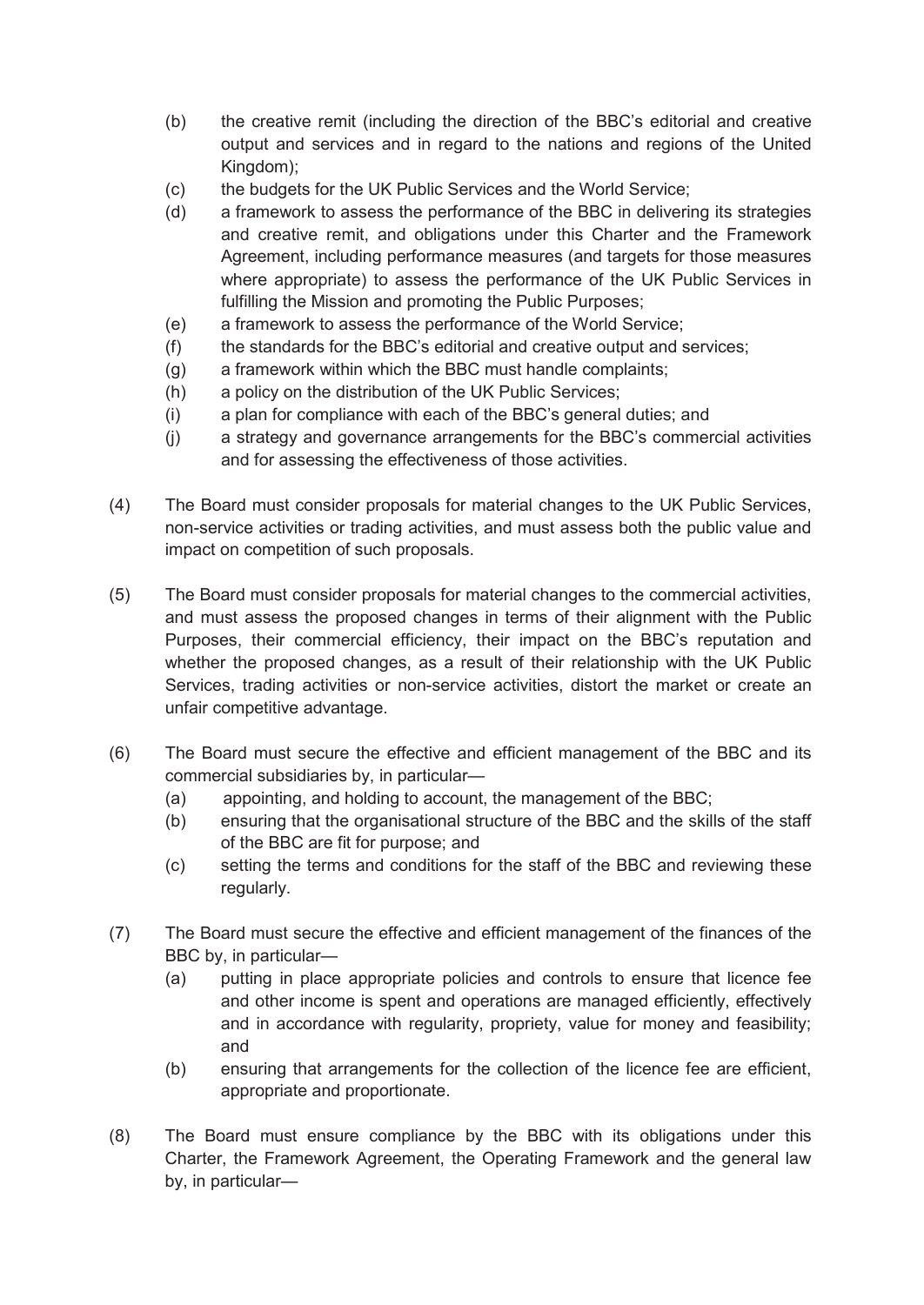- (a) complying with requests made by Ofcom;
- (b) complying with any decision made by Ofcom; and
- (c) complying with any request made by or decision of Ofcom relating to the commercial subsidiaries including ensuring that any necessary action is taken by commercial subsidiaries controlled by the BBC to give effect to a request or decision.

 Without prejudice to any right of the BBC to seek appropriate legal remedies, where it appears to the Board that their obligations under this Charter, the Framework Agreement and the Operating Framework conflict with any request or decision made by Ofcom (who must take into account their obligation under article 45(2)(c)), the Board must nevertheless comply with Ofcom's request or decision.

#### **21. Composition of the Board**

- and a number of executive members. The total number of members must be 14. (1) The Board must consist of a number of non-executive members (including the Chair)
- (2) The non-executive members of the Board must be the Chair, the four Nation Members and five other members.
- shall have a role that accords with the generally accepted principles of good corporate governance (to the extent that such principles may reasonably be regarded as applicable in relation to the Board's functions and within the particular constitution (3) The non-executive members of the Board must, with the agreement of the Secretary of State, select one of their number to serve as Senior Independent Director, who of the BBC as a chartered corporation).
- (4) The executive members of the Board must be the Director General and three other members.
- (5) The members of the Board must be selected to ensure that, collectively, they have the range of skills and experience necessary to secure the proper exercise of the functions of the BBC.
- (6) The total number of members, the number of non-executive members and the number of executive members may, with the agreement of the BBC, be amended by Order in Council.
- (7) It shall not be necessary to fix a lower number by Order in Council merely to reflect the existence of a vacancy which is intended to be filled by a further appointment in due course.

#### **22. Appointment of the Chair of the Board**

- The Chair of the Board must be appointed by Order in Council.
- (1) The Chair of the Board must be appointed by Order in Council.<br>(2) The appointment may only be made following a fair and open competition.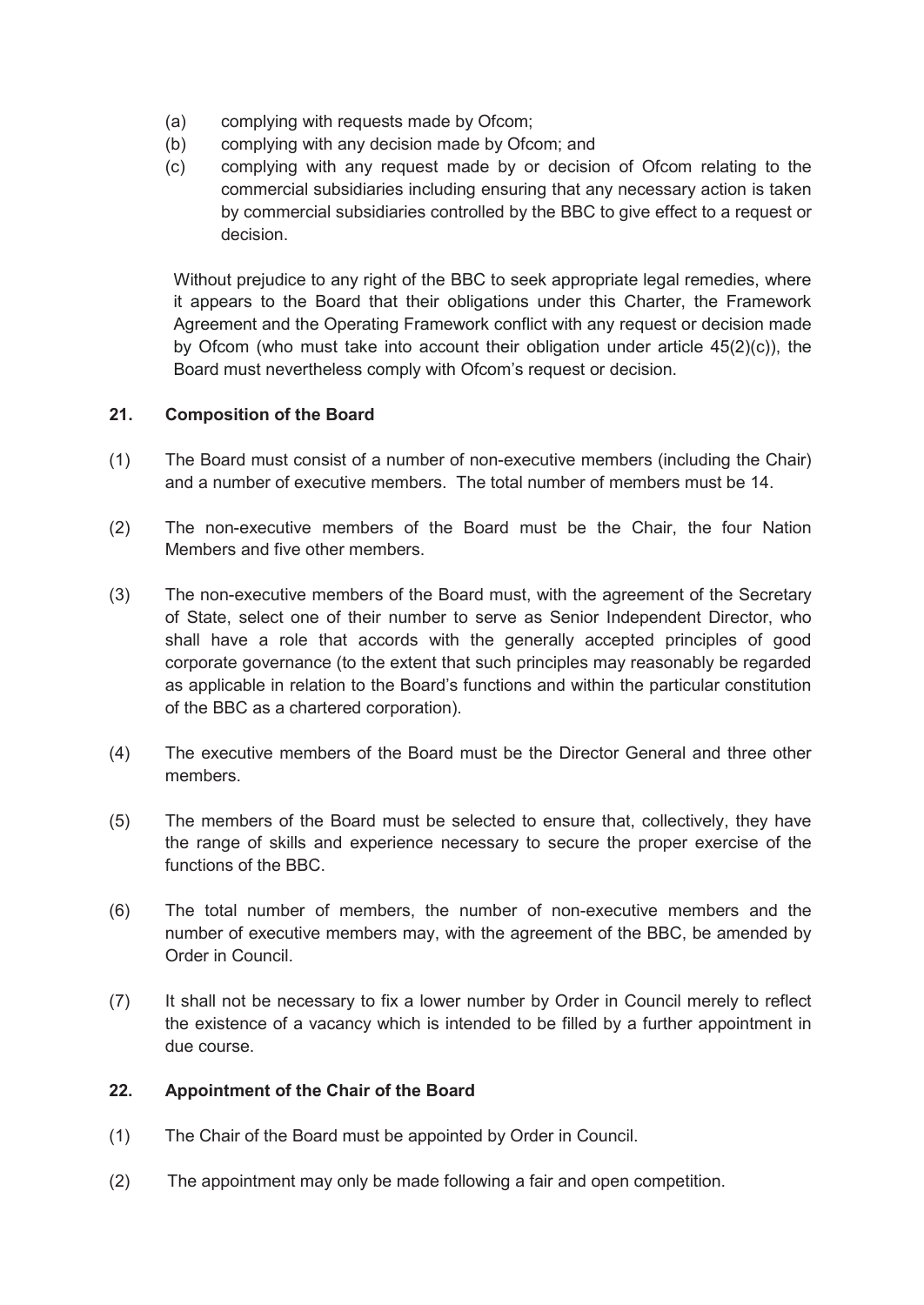- (3) The Governance Code, including the public appointment principles, must be followed in making the appointment. The Commissioner for Public Appointments will ensure that the appointment is made in accordance with the Governance Code.
- (4) The Secretary of State must consult the BBC on the process for appointing the Chair (including on the job specification, skills description and time commitment which must be developed to ensure that the requirements of article 21(5) (composition of the Board) are met).
- unless a pre-appointment hearing has been held and a report published by the Select (5) No recommendation may be made to Her Majesty in Council to appoint the Chair Committee.
- (6) Whenever the office of Chair is vacant, the Secretary of State, having consulted the Board, must appoint one of the non-executive members as 'Acting Chair' with all the powers of the Chair until a new Chair is appointed.

#### **23. Non-executive Board members for the nations**

- (1) A non-executive member of the Board must be designated—
	- $(a)$ the Board member for England;
	- (b) the Board member for Scotland;
	- (c) the Board member for Wales; and
	- (d) the Board member for Northern Ireland,

("Nation Members").

- (2) The Nation Members must be appointed by Order in Council.
- (3) The appointments may only be made following a fair and open competition.
- (4) The Governance Code, including the public appointment principles, must be followed in making the appointments. The Commissioner for Public Appointments will ensure that the appointments are made in accordance with the Governance Code. The Chair must be a member of the selection panel for the appointment of the Nation Members and must have particular regard to article 21(5) (skills and experience of Board members).
- (5) No recommendation may be made to Her Majesty in Council to appoint a Nation Member unless selected from those put forward by the selection panel.
- (6) Each person appointed under this article must be suitably qualified by virtue of—
	- $(a)$ having skills and experience that contribute to the work of the Board;
	- (b) having knowledge of the culture, characteristics and affairs of the people in the nation for which he or she is to be appointed; and
	- $(c)$ being in close touch with opinion in that nation.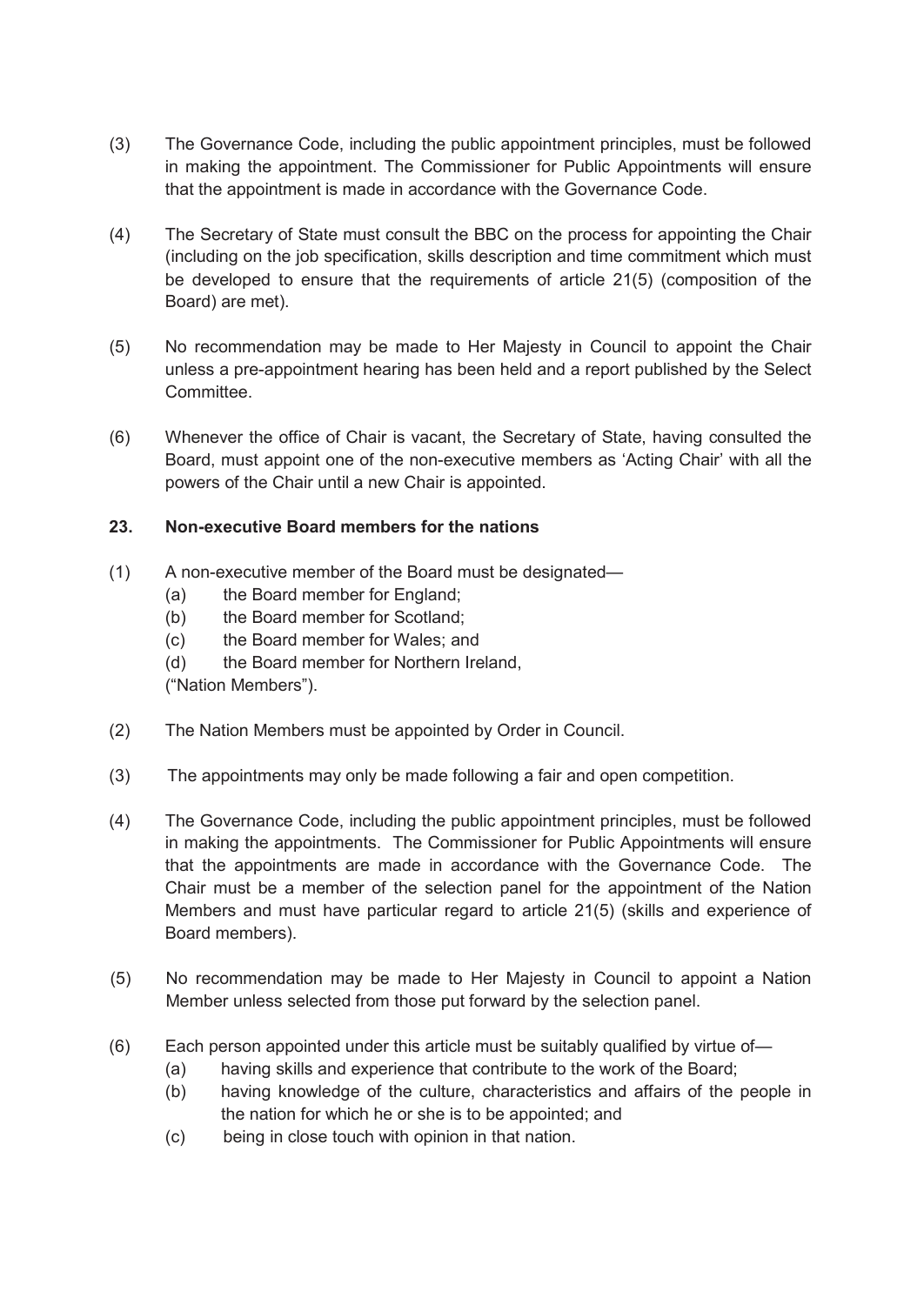- (7) The Secretary of State must consult the BBC on the process for appointing the Nation Members (including the job specification, skills description and time commitment which must be developed to ensure that the requirements of article 21(5) are met).
- (8) No appointment shall be made for the Board member for Scotland without the agreement of the Scottish Ministers.
- (9) No appointment shall be made for the Board member for Wales without the agreement of the Welsh Ministers.
- (10) No appointment shall be made for the Board member for Northern Ireland without the agreement of the Executive Committee established by section 20 of the Northern Ireland Act 1998.
- $(11)$ For the purposes of this article, "England" includes the Channel Islands and the Isle of Man and references to "nation" shall be interpreted accordingly.

#### **24. Other non-executive members of the Board**

- (1) The other non-executive members of the Board must be appointed by the Board. However, the Board may only make an appointment which has been proposed to the Board by the Nomination Committee (see article 31(4) (committees of the Board)).
- (2) For the purposes of this article, the roles of proposing and approving the making of an appointment relate not only to the identity of the person to be appointed but also the terms of the appointment (see article 27 (the terms on which non-executive members of the Board serve)).
- (3) The BBC must have regard to and observe, where appropriate, the Governance Code, including the public appointment principles, in making the appointments.

#### **25. The Director General**

- (1) There must be a Director General of the BBC.
- (2) The Director General must be the chief executive officer of the BBC. The Director General must be an executive member of the Board.
- (3) The Director General must also be the editor-in-chief of the BBC. As such, the Director General shall have final responsibility and is accountable to the Board for individual decisions on the BBC's editorial matters and creative output.

#### **26. Executive members of the Board**

(1) The executive members of the Board must be appointed by the Board. However, the Board may only make an appointment which has been proposed by the Nomination Committee (see article 31 (committees of the Board)).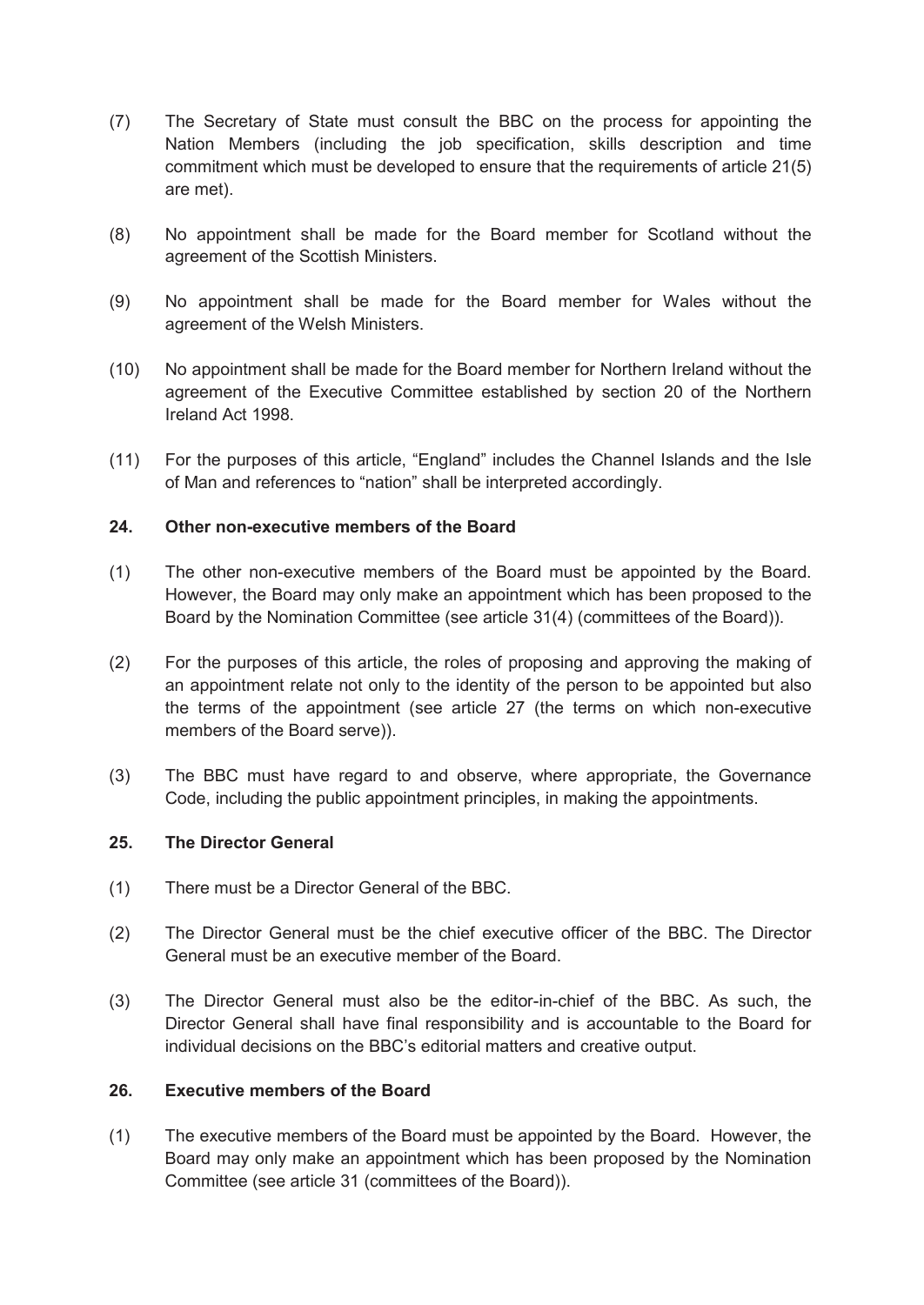(2) For the purposes of this article, the roles of proposing and approving the making of the terms of his appointment. an appointment relate not only to the identity of the person to be appointed but also (subject to the requirements of article 29 (terms of executive members of the Board))

#### **27. The terms on which non-executive members of the Board serve**

- longer than four years but may be increased for up to a further year in exceptional circumstances. The period of the appointment must be specified in the terms of (1) The appointment of a non-executive member of the Board must be for a period of no appointment.
- (Chair and non-executive members) as the case may be, for any further period four years but may be increased for up to a further year in exceptional circumstances. (2) A serving non-executive member of the Board may at any time be reappointed once only by Order in Council or by the Board, in accordance with articles 22, 23 and 24 specified in the terms of appointment. Such a further period may not be longer than The power may be exercised with effect from a date other than that on which the previous term would have expired.
- (3) Non-executive members of the Board must be remunerated by the BBC at a rate determined by the Secretary of State.
- (4) The BBC must pay, or make provision for paying, to or in respect of any non- executive member of the Board, such amounts (if any) by way of pension, allowances or gratuities as the Secretary of State may determine.

#### **28. Termination of office of non-executive members**

- (1) A non-executive member of the Board ceases to hold office—
	- $(a)$  appointed (see article 27 (terms on which non-executive members of the on the expiration of the period for which the member had most recently been Board serve));
	- $(b)$ in the case of appointments under articles 22 and 23 (Chair and the Nation Members)—
		- $(i)$ if the member resigns by written notice to the Secretary of State; or
		- (ii) if the appointment is terminated by Order in Council;
	- $(c)$ in the case of appointments under article  $24$  (other non-executive members)—
		- (i) if the member resigns by written notice to the Board; or
		- (ii) if two-thirds of the non-executive members of the Board vote to terminate the appointment;
	- $(d)$  if—
		- (i) the member becomes bankrupt;
		- (ii) the member's estate is sequestrated;
		- (iii) the member grants a trust deed for the member's creditors; or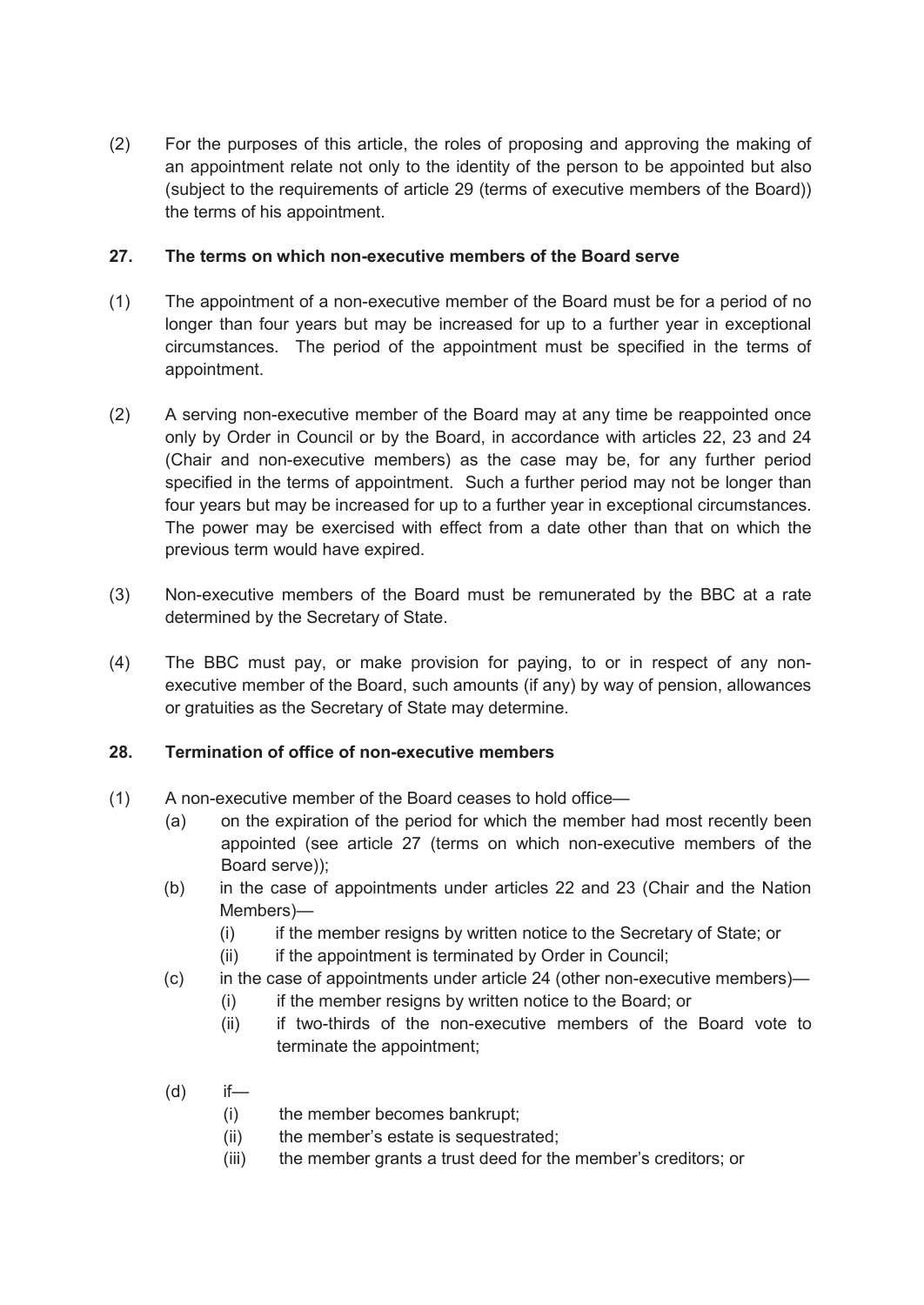- $(iv)$ the member makes any arrangement or composition with the member's creditors generally;
- $(e)$  $if$ —
	- $(i)$ the member fails to attend meetings of the Board continuously for three months or longer without the consent of the Board; and
	- (ii) the Board resolves that the member's office be vacated.
- $(2)$  to perform the functions of a member. An appointment may only be terminated under paragraph  $(1)(b)(ii)$  if, in the opinion of the Secretary of State, having consulted the Board (and, in relation to a Nation Member, the relevant devolved government), the member is unable, unfit or unwilling
- $(3)$  the Board, the member is unable, unfit or unwilling to perform the functions of a An appointment may only be terminated under paragraph  $(1)(c)(ii)$  if, in the opinion of member.

#### **29. The terms on which executive members of the Board serve**

- $(1)$  the terms of their appointment. Each executive member of the Board shall hold and vacate office in accordance with
- $(2)$  prematurely without the consent of the member in any other way. Those terms must provide for the appointment to be terminated in accordance with the following requirements of this article, and may not provide for it to be terminated
- (3) A proposal for the premature termination of an appointment must always be made by the Chair of the Board.
- $(4)$ If such a proposal is approved by the Board, the Board must terminate the appointment.
- $(5)$  determine the remuneration of executive members of the Board. The terms on which The Remuneration Committee (see article 31(5) (committees of the Board)) shall such members are appointed must be compatible with this requirement.
- $(6)$ For the purposes of this article, an appointment is terminated prematurely if it is terminated in the exercise of a discretionary power to terminate the appointment before the occurrence of any date on which the terms of the appointment provide for the appointment to be terminated (whether by reference to the expiry of a fixed term, the attainment of a specified retirement age or in any other way).

#### **30. Meetings of the Board**

- $(1)$ The Board must meet for the transaction of its business and affairs.
- (2) The Board must make standing orders dealing with the summoning, notice, time, place, quorum, management and adjournment of its meetings, including provision for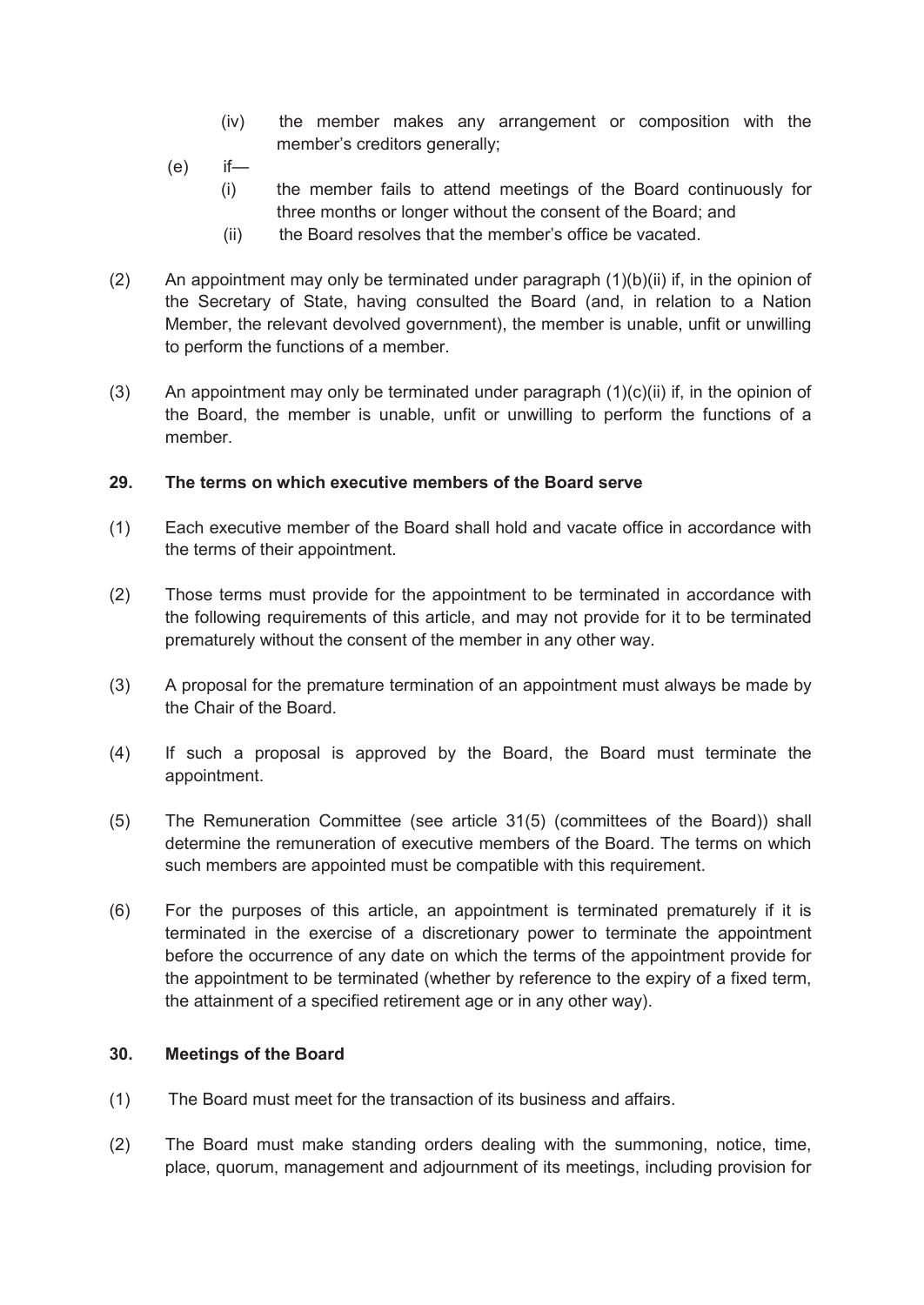the exercise of a casting vote, which may only be exercised by a non-executive member of the Board.

 $(3)$  circumstances in which members participate without being physically present in the same place as other participating members (for example, by means of telephone or The standing orders may make provision for meetings of the Board to be held in video conferencing).

#### **31. Committees of the Board**

- (1) The Board may set up committees of the Board.
- $(2)$ subject to the following paragraphs of this article. The number, remit and composition of such committees are a matter for the Board,
- $(3)$ There must always be an Audit and Risk Committee, which must have the functions commensurate with the highest standards of corporate governance. Only nonexecutive members of the Board may be members of the Committee.
- (4) There must always be a Nomination Committee, which must at least perform the functions described in articles 24 (other non-executive members of the Board) and 26 executive members of the Board and must be chaired by the Chair of the Board. The (executive members of the Board). The Committee must have a majority of non-Director General must be a member of the Committee.
- $(5)$ There must always be a Remuneration Committee, which must at least perform the functions described in article 29(5) (terms of executive members). Only non-executive members of the Board may be members of the Committee.
- $(6)$ No committee of the Board shall include anyone who is not a member of the Board or an employee of the BBC.

#### **32. Delegation by the Board**

The Board may delegate its functions, including decision-taking—

- (a) to a committee set up under article 31 (committees of the board);
- (b) to an individual member of the Board; or
- (c) to other members of staff,

on such terms and conditions as it thinks fit.

#### **33. Regulations**

(1) The Board may make regulations about the transaction of the business and affairs of the BBC.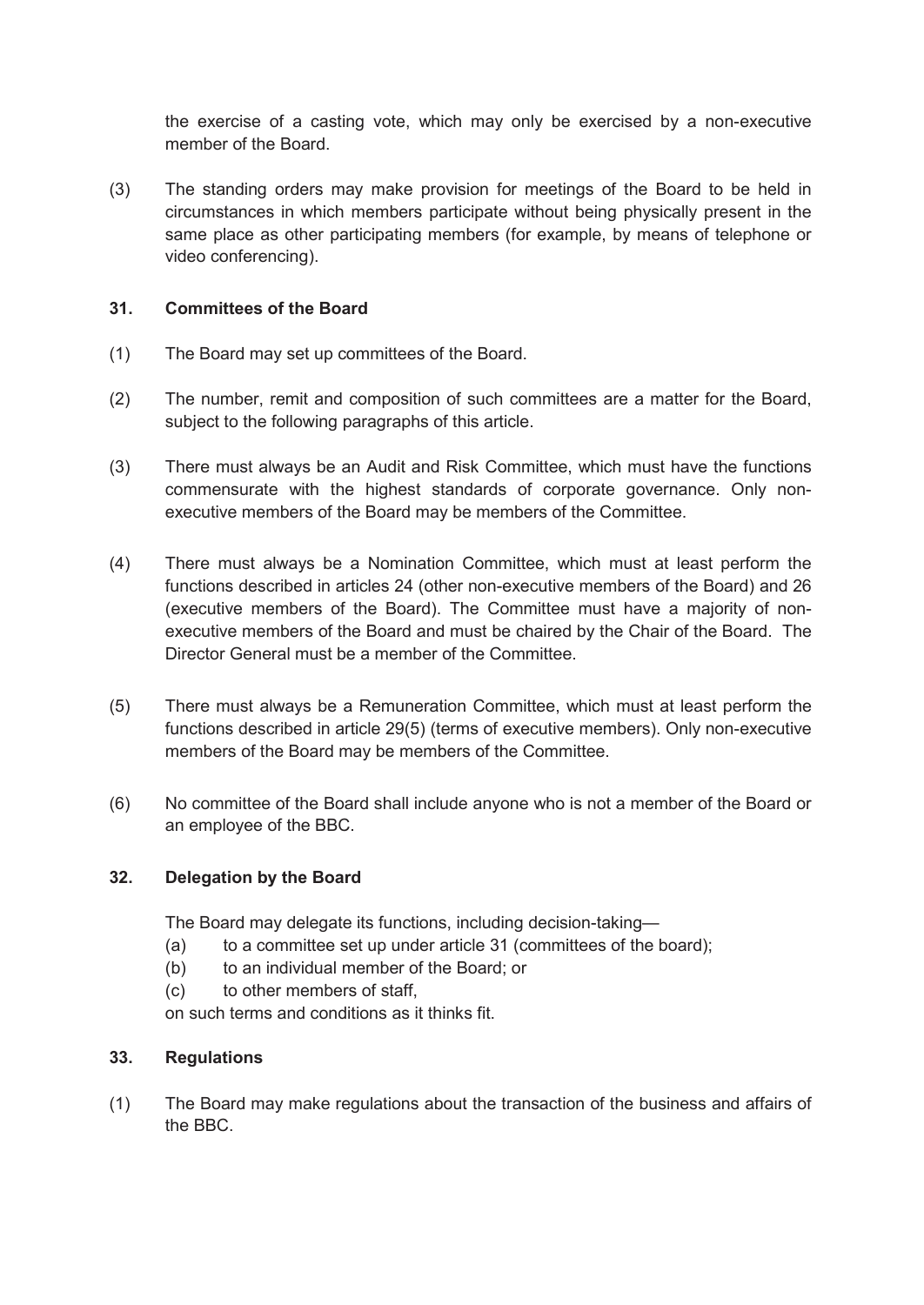- $(2)$ Regulations may provide for the transaction of urgent business of the Board between meetings of the Board, including provision for such business to be transacted by a single member of the Board.
- $(3)$  members of the Board in circumstances in which it is impossible for articles 25 and Regulations may make provision for or about the filling of vacancies of executive 26 (Director General and executive members) to be complied with. (An example of such a situation would be if all the executive members of the Board resigned with immediate effect.)
- $(4)$ Regulations may be made only at a meeting of the Board.
- $(5)$ The standing orders mentioned in article 30 (meetings of the Board) must be made as regulations in accordance with this article.

#### **34. BBC staff**

- (1) The BBC must appoint staff for the efficient performance of its functions and transaction of its business.
- (2) This article does not apply to the Director General or to other executive members of the Board (for whom see article 29 (terms of executive members of the Board)).

#### **35. Communication with staff of the BBC**

- (1) The BBC must ensure that at all times it has in place suitable arrangements under which it (or its representatives) will, where appropriate—
	- (a) consult BBC staff on all matters affecting the interests of those staff; and
	- (as the case may be) establishing and maintaining adequate arrangements of (b) seek to consult with any appropriate organisation with a view to maintaining or the kind mentioned in paragraph (2).
- (2) The arrangements are for-
	- (a) the settlement by negotiation of the terms and conditions of BBC staff; and
	- (b) the discussion of matters of mutual interest to the BBC and its staff, including—
		- (i) the health, safety and welfare of such staff;
		- (ii) equal opportunities and training (without cutting back on any specific obligations as to those matters set out in the Framework Agreement); and
		- (iii) efficiency in the operation of the BBC's services.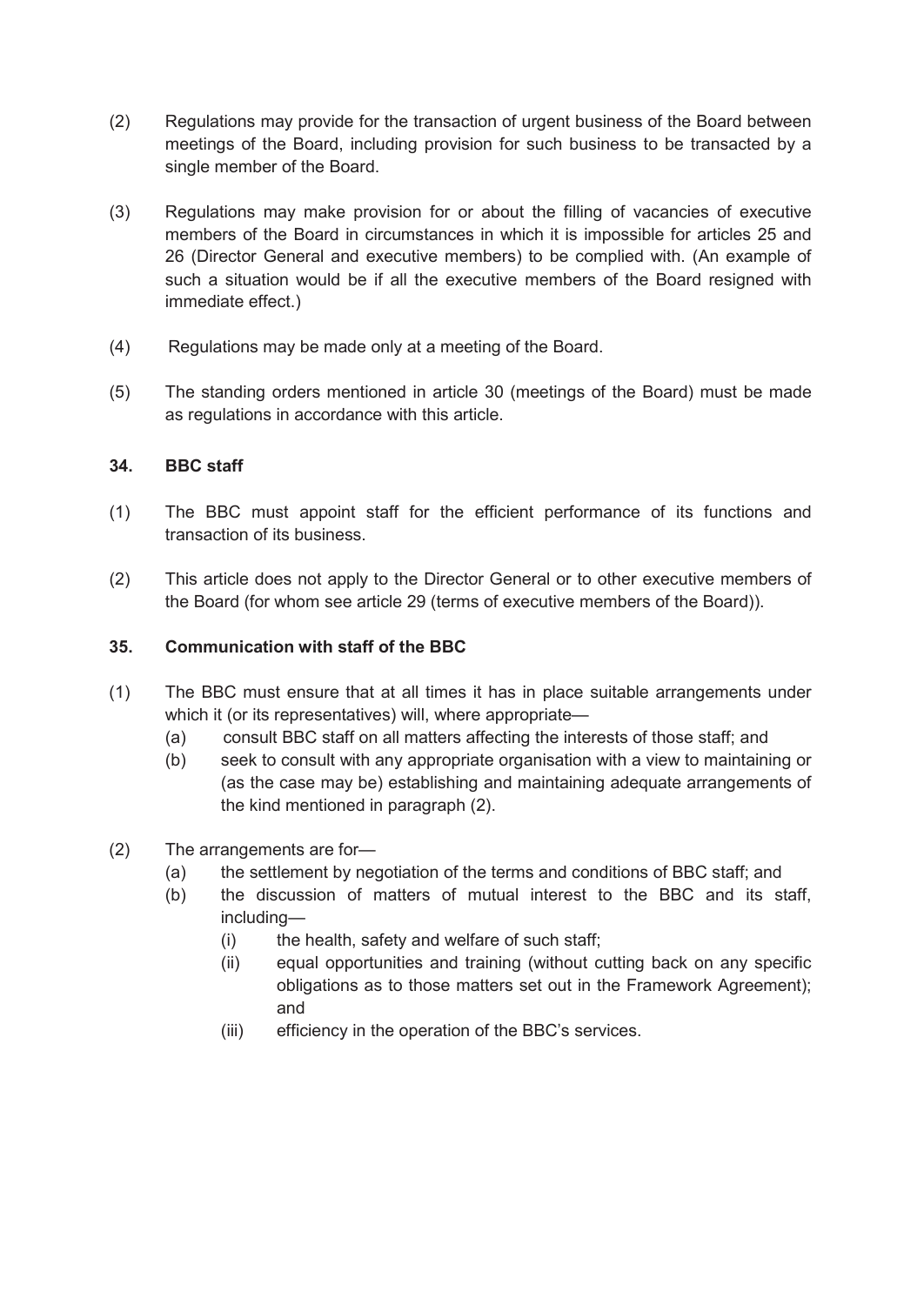#### **ANNUAL PLAN, REPORT AND ACCOUNTS**

#### **36. Annual plan**

- (1) The BBC must prepare and publish an annual plan for each financial year in accordance with this article.
- (2) The annual plan must include at least—
	- (a) the creative remit for that year;
	- (b) the work plan for that year;
	- (c) provision for the United Kingdom's nations and regions;
	- (d) provision for the World Service; and
	- (e) the BBC's proposals for how it will comply with its general duties including measurable criteria to assess compliance.
- (3) The BBC must publish the annual plan in advance of the period to which it relates.

#### **37. Annual report**

- (1) The BBC must prepare and publish an annual report for each financial year in accordance with this article.
- (2) The annual report must include at least—
	- (a) how the BBC delivered the creative remit and its work plan;
	- (b) significant changes to the BBC's activities including any material changes to the UK Public Services and commercial activities;
	- (c) how the BBC complied with each of its general duties and its regulatory obligations in the Operating Framework;
	- (d) provision for the United Kingdom's nations and regions, including how the BBC delivered the creative remit in the nations and regions;
	- (e) provision for the World Service;
	- (f) how the BBC has set, reviewed and met high editorial standards, how complaints have been handled and what the BBC has learned;
	- (g) how it has made the BBC's output and services available to the public;
	- (h) expenditure on the UK Public Television Services by genre (as defined in accordance with industry standards);
	- (i) a report from the Nomination Committee on the appointment of members of the Board and senior executives;
	- (j) a report from the Remuneration Committee on—
		- (i) how senior executive pay is determined;
		- (ii) the names of all senior executives of the BBC paid more than £150,000 from licence fee revenue in that financial year; and
		- (iii) the names of all other staff of the BBC paid more than  $£150,000$  from licence fee revenue in that financial year set out in pay bands; and
	- $(k)$ a report by the Audit and Risk Committee.
- Secretary of State or the Foreign Secretary with regard to such additional information (3) In preparing the annual report, the BBC must comply with any directions, given by the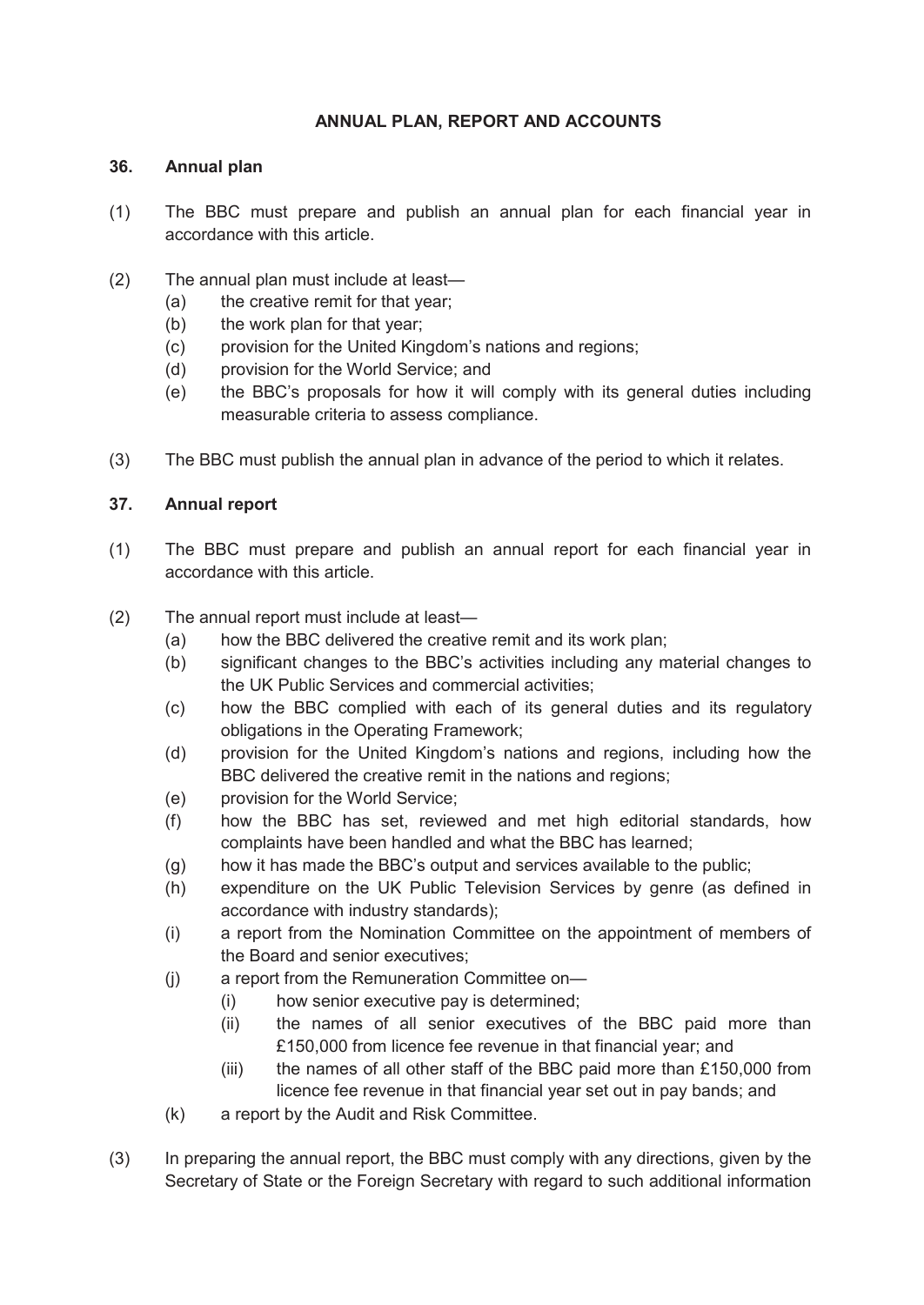of a different nature to the requirements in paragraph (2) which must be given in the report about the finance, administration and work generally of the BBC.

- (4) Before giving any such directions the Secretary of State or Foreign Secretary must consult with the BBC and, where appropriate, the Scottish Ministers, the Welsh Ministers and the Northern Ireland Ministers.
- State, and on the same day to the Scottish Ministers, the Welsh Ministers, the (5) The BBC must send the annual report, as soon as possible and in any event no later than seven months after the end of the period to which it relates, to the Secretary of Northern Ireland Ministers and Ofcom.
- Parliament. When this has been done, the BBC must publish the report. (6) The Secretary of State must then lay the annual report before the United Kingdom
- (7) The BBC must lay the annual report before the Scottish Parliament, the National Assembly for Wales and the Northern Ireland Assembly respectively on the same day as, or as soon as possible after, it has been laid before the United Kingdom Parliament.

#### **38. Accounts**

- (1) The BBC must-
	- (a) keep adequate accounting records;
	- (b) take reasonable steps to secure that relevant subsidiaries keep such accounting records as to enable the preparation of the group accounts;
	- (c) prepare in respect of each financial year group accounts for the BBC in directions as the Secretary of State or Foreign Secretary may give; accordance with International Financial Reporting Standards and such
	- (d) within such period after the end of the financial year as the Secretary of State may direct send the group accounts to the Comptroller and Auditor General;
	- Welsh Ministers and the Northern Ireland Ministers, and Ofcom at the same (e) send the group accounts to the Secretary of State, the Scottish Ministers, the time as it sends the annual report (see article 37(5) (annual report)).
- (2) For the purposes of this Charter-

 "adequate accounting records" means records that are sufficient: (a) to show and explain the BBC's transactions; (b) to disclose with reasonable accuracy, at any time the financial position of the BBC; and (c) to enable the members of the Board to ensure that any accounts required to be prepared comply with this Charter;

"group" means the BBC and its relevant subsidiaries;

 "group accounts" means the accounts required to be prepared under paragraph (1)(c); and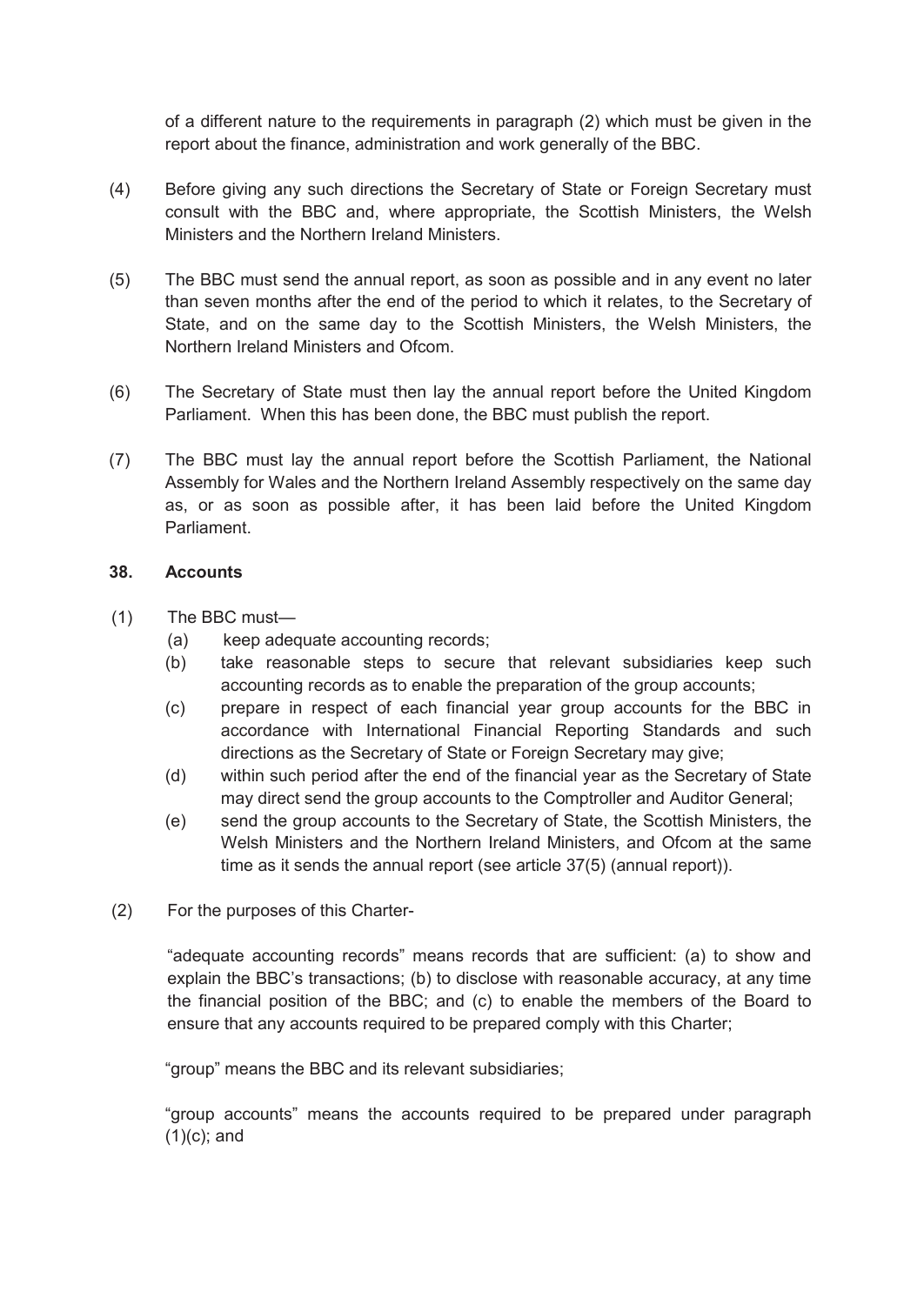"relevant subsidiary" means an entity that, in accordance with International Financial Reporting Standards, is controlled by the BBC and falls to be included in consolidated group accounts; and includes a subsidiary that is established or otherwise becomes a relevant subsidiary after this Framework Agreement comes into force.

#### **39. Audit of the BBC**

- (1) The BBC must appoint the Comptroller and Auditor General to examine, certify and report on the group accounts prepared by the BBC in respect of each financial year. (stewardship of public money)) and must be addressed to the members of the Board The report must include an opinion on regularity on the group accounts (see article 16 in terms that acknowledge that Parliament also places reliance on the group accounts and report.
- (2) The BBC must send a copy of the report to the Secretary of State.
- (3) The Secretary of State must lay the group accounts and the report of the Comptroller and Auditor General before Parliament. When this has been done, the BBC must publish the group accounts and the report.
- General before the Scottish Parliament, the National Assembly for Wales and the (4) The BBC must lay the group accounts and the report of the Comptroller and Auditor Northern Ireland Assembly respectively on the same day as, or as soon as possible after, those documents have been laid before the United Kingdom Parliament.

#### **40. Audit of the subsidiaries of the BBC**

 General (or such auditor as may be appointed with the agreement of the Comptroller and Auditor General) as auditor of the subsidiary in respect of each financial year. Unless the Comptroller and Auditor General and the BBC agree otherwise, the BBC must ensure that each relevant subsidiary appoints the Comptroller and Auditor

#### **41. Access to information**

- Comptroller and Auditor General pursuant to the duties to appoint in articles 39 (audit (1) The agreements made between the BBC and the relevant subsidiaries and the of the BBC) and 40 (audit of the subsidiaries of the BBC) are—
	- (a) agreements for the purposes of section 25(4) of the Government Resources and Accounts Act 2000 (examinations by Comptroller and Auditor General) (meaning that section 8(1) of that Act (Comptroller and Auditor General: access to information) applies for the purposes of the examination of the accounts of the BBC and the relevant subsidiaries); and
	- (b) arrangements for the purposes of articles 2 and 5 of the Government Resources and Accounts Act 2000 (Rights of Access of Comptroller and Auditor General) Order 2003 (No. 1325) (meaning that section 8(1) of that Act applies in relation to certain grant payments, contracts and subcontracts of the BBC and the relevant subsidiaries).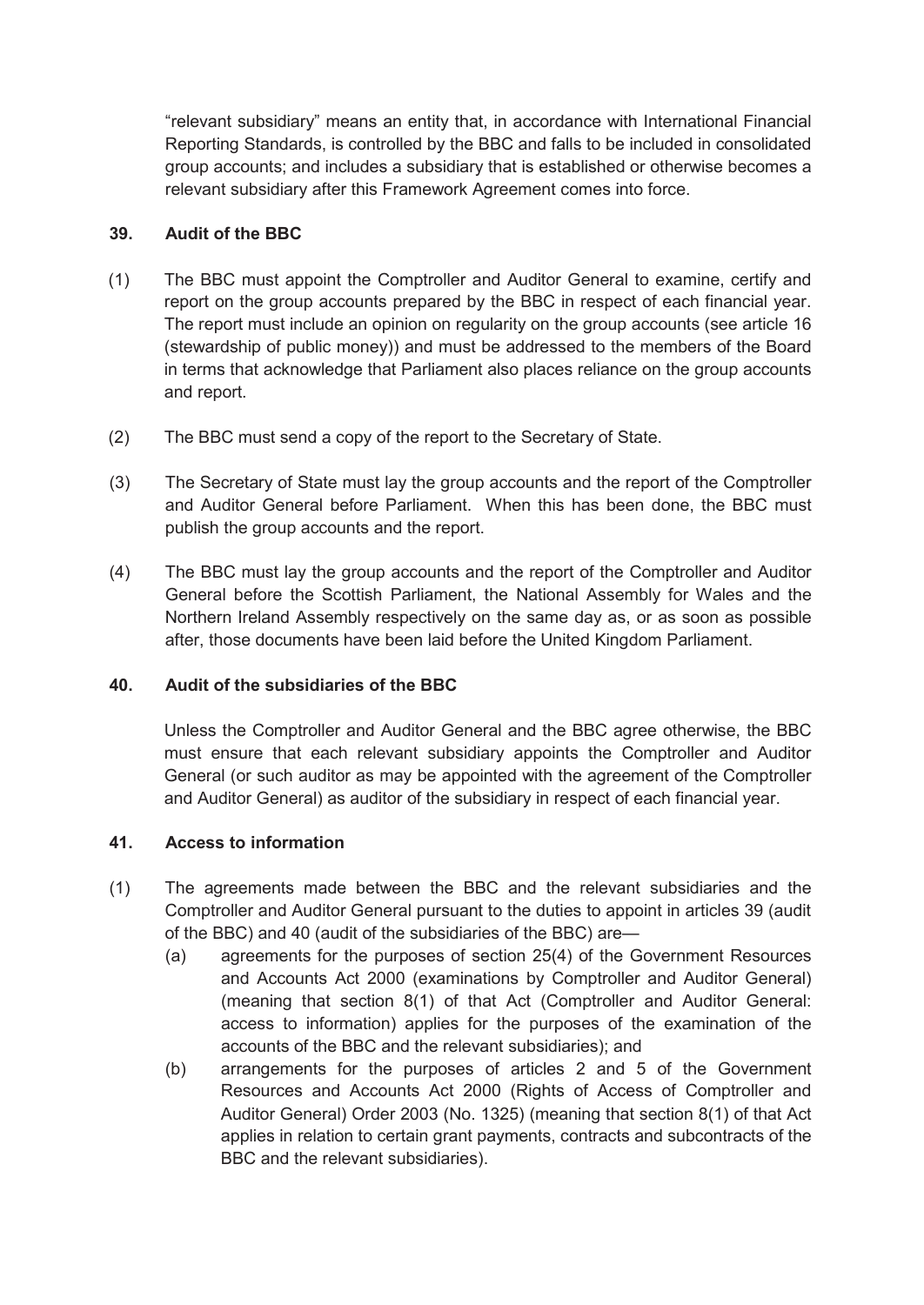- Comptroller and Auditor General will have a general right to information and a right to information from overseas subsidiaries, in relation to relevant subsidiaries which must (2) In addition, by virtue of sections 499 and 500 of the Companies Act 2006 (Auditor's general right to information, and right to information from overseas subsidiaries), the be audited in accordance with Part 16 of that Act.
- (3) The BBC must ensure, in relation to other relevant subsidiaries (in particular, overseas subsidiaries), that such subsidiaries provide the Comptroller and Auditor General with such information as may be reasonably required to carry out the functions under article 40 (audit of the subsidiaries of the BBC).

#### **42. Appearing before the devolved assemblies**

- (1) The BBC must comply with a request of a devolved assembly or a committee of a devolved assembly—
	- (a) to attend its proceedings for the purpose of giving evidence; and
	- (b) to submit reports,

 one of their committees) concerning matters relating to the nation to which the (in the same way that it must comply with a request of either House of Parliament or assembly relates.

(2) For the purposes of this article, "devolved assembly" means the Scottish Parliament, the National Assembly for Wales or the Northern Ireland Assembly.

#### **FUNDING SETTLEMENT**

#### **43. Funding settlement**

- (1) The period of the first funding settlement is 1 April 2017 to 31 March 2022.
- (2) The period of the second funding settlement commences on 1 April 2022. The duration of this period of this settlement will be at least five years.
- (3) The Secretary of State must notify the BBC of the funding settlement in advance of the period to which it relates.
- (4) The Secretary of State, in determining a funding settlement, must—
	- (a) assess the level of funding required for effective fulfilment of the Mission and promotion of the Public Purposes;
	- (b) consider an assessment of the BBC's commercial income and activities; and
	- (c) consult the BBC.
- connection with the determination of a funding settlement by the Secretary of State (5) The BBC must provide the Secretary of State with such information and other assistance as the Secretary of State may reasonably require from the BBC in including a set of data on its funding needs and income streams in a format determined by the Secretary of State, having consulted the BBC.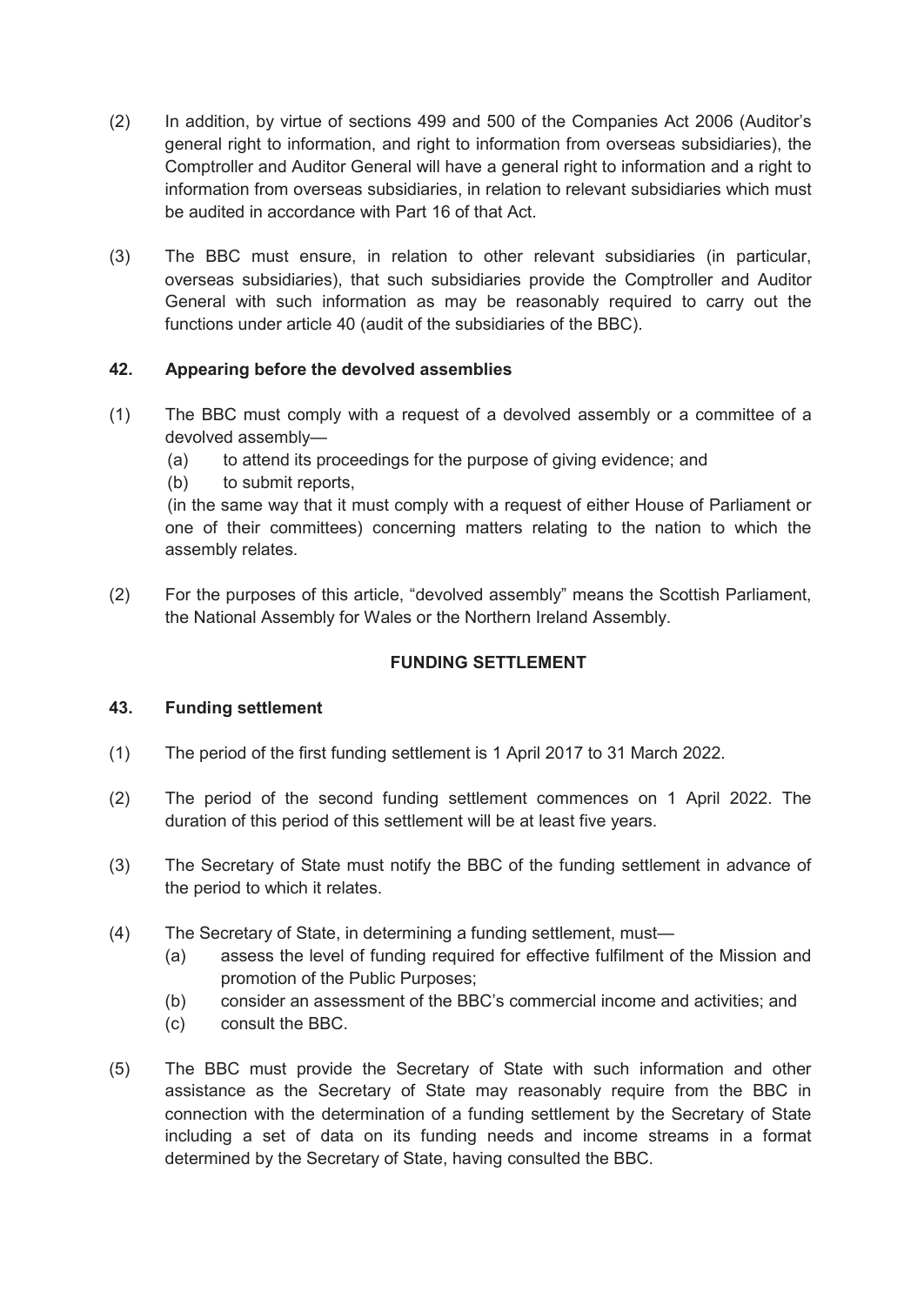(6) For the purposes of this article, "funding settlement" means a determination by the Secretary of State of the level of the licence fee and the level of licence fee revenue for the period of the settlement.

#### **REGULATION**

#### **44. Ofcom**

- (1) It shall be a function of Ofcom, pursuant to section 198 of the Communications Act 2003 (functions of Ofcom in relation to the BBC), to the extent that provision for them functions contained in or under the Charter and the Framework Agreement. to do so is contained in this Charter and the Framework Agreement, to regulate the BBC. References in this Charter to the functions of Ofcom are references to the
- powers of Ofcom), Ofcom may do anything which appears to them to be incidental or (2) By virtue of section 1(3) of the Communications Act 2003 (functions and general conducive to the carrying out of their functions, including borrowing money.

#### **45. General duties**

- duties of Ofcom) apply to the carrying out of their functions contained in this Charter (1) The general duties of Ofcom in section 3 of the Communications Act 2003 (general and the Framework Agreement.
- (2) Ofcom must have regard, in carrying out their functions, to such of the following as appear to them to be relevant in the circumstances—
	- $(a)$ the object of the BBC to fulfil its Mission and promote the Public Purposes;
	- (b) the desirability of protecting fair and effective competition in the United Kingdom;
	- (c) the requirement for the BBC to comply with its duties under the Charter, including its general duties (set out in articles 9 - 18).
- case, they must secure that the conflict is resolved in a manner they think best in the (3) Where it appears to Ofcom that there is a conflict between their duties in a particular circumstances.

#### **46. Principal functions of Ofcom**

- (1) The principal functions of Ofcom are contained in this article.
- (2) Ofcom must prepare and publish an Operating Framework which must contain the provisions Ofcom consider appropriate to secure the effective regulation of the activities of the BBC as set out in this Charter and the Framework Agreement.
- (3) Ofcom must set an operating licence for the UK Public Services, in accordance with the Operating Framework, which must contain regulatory conditions they consider appropriate for requiring the BBC—
	- (a) to fulfil its Mission and promote the Public Purposes;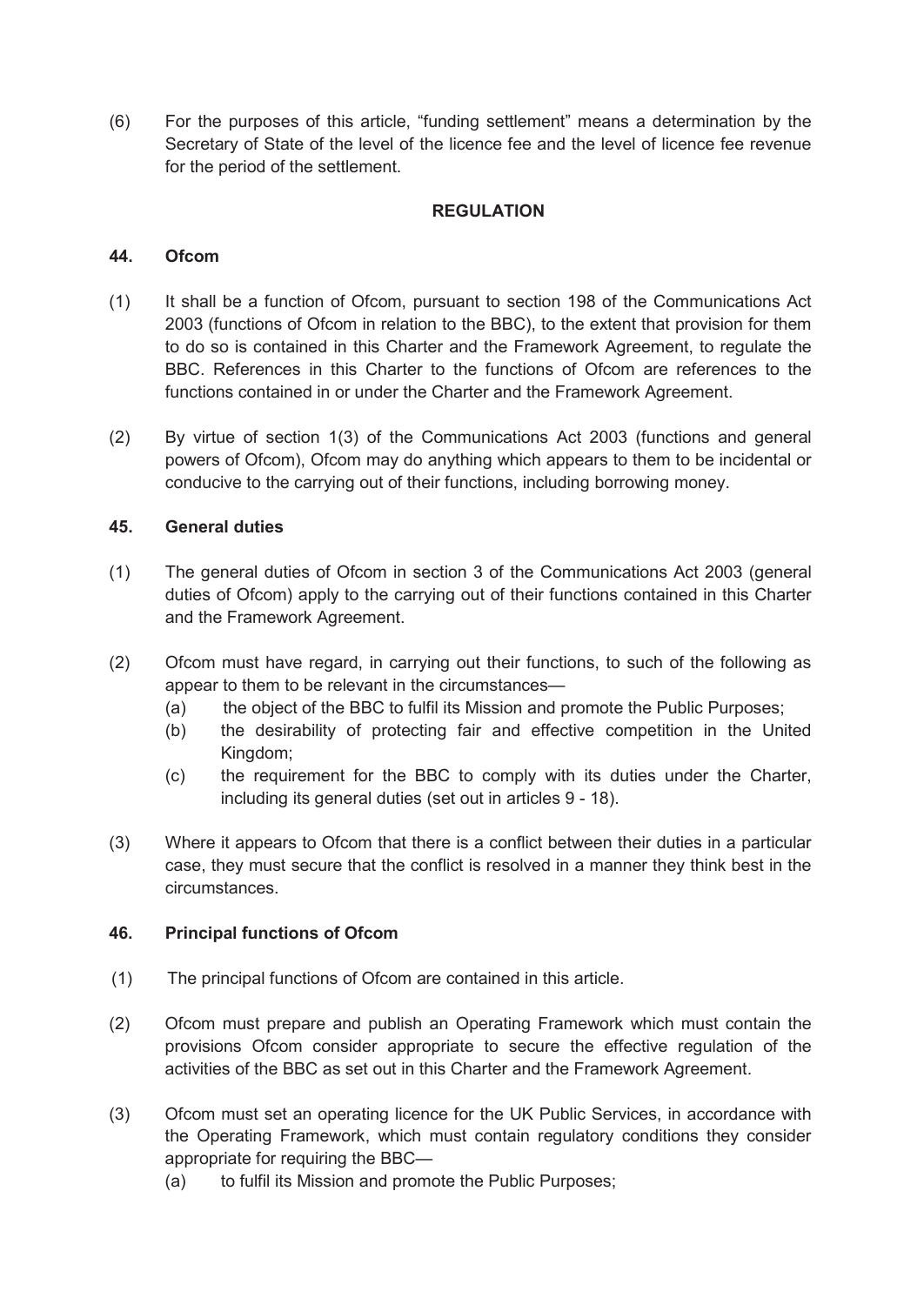- (b) to secure the provision of distinctive output and services; and
- (c) to secure that audiences in Scotland, Wales, Northern Ireland and England are well served.
- article 20(3)(d) (principal functions of the Board)) they consider appropriate to assess the performance of the UK Public Services in fulfilling the Mission and promoting the (4) Ofcom may determine measures (further to those determined by the BBC under Public Purposes.
- (5) Ofcom must set requirements, in the Operating Framework, to protect fair and effective competition in the United Kingdom in relation to—
	- (a) material changes proposed by the BBC to the carrying on of UK Public Services and non-service activities;
	- (b) the effect on fair and effective competition of UK Public Services, trading activities and non-service activities; and
	- (c) agreements with, and conduct affecting, third parties in relation to UK Public Services, trading activities and non-service activities.
- between the BBC and its commercial activities to ensure that the commercial activities or non-service activities, distort the market or gain an unfair competitive competitive advantage, Ofcom may consider in particular whether the commercial (6) Ofcom must set requirements, in the Operating Framework, in relation to interaction activities do not, as a result of their relationship with the UK Public Services, trading advantage. In considering whether the commercial activities gain an unfair services are, or will be, undertaken in line with normal market principles, including making a commercial rate of return.
- (7) Ofcom must secure the observance of standards in the content in the relevant UK Public Services which must be in accordance with the Standards and Fairness Codes.

#### **47. Provision of information to Ofcom**

 Ofcom may require the BBC and any other person to provide information for the purposes of the carrying out by Ofcom of their functions.

#### **48. Miscellaneous powers**

- (1) Ofcom may conduct research to inform the carrying out of any of their functions.
- (2) Ofcom may provide information to any person for the purpose of facilitating the carrying out by Ofcom any of their functions.
- (3) Ofcom may publish such information as they consider conducive to the carrying out of their functions.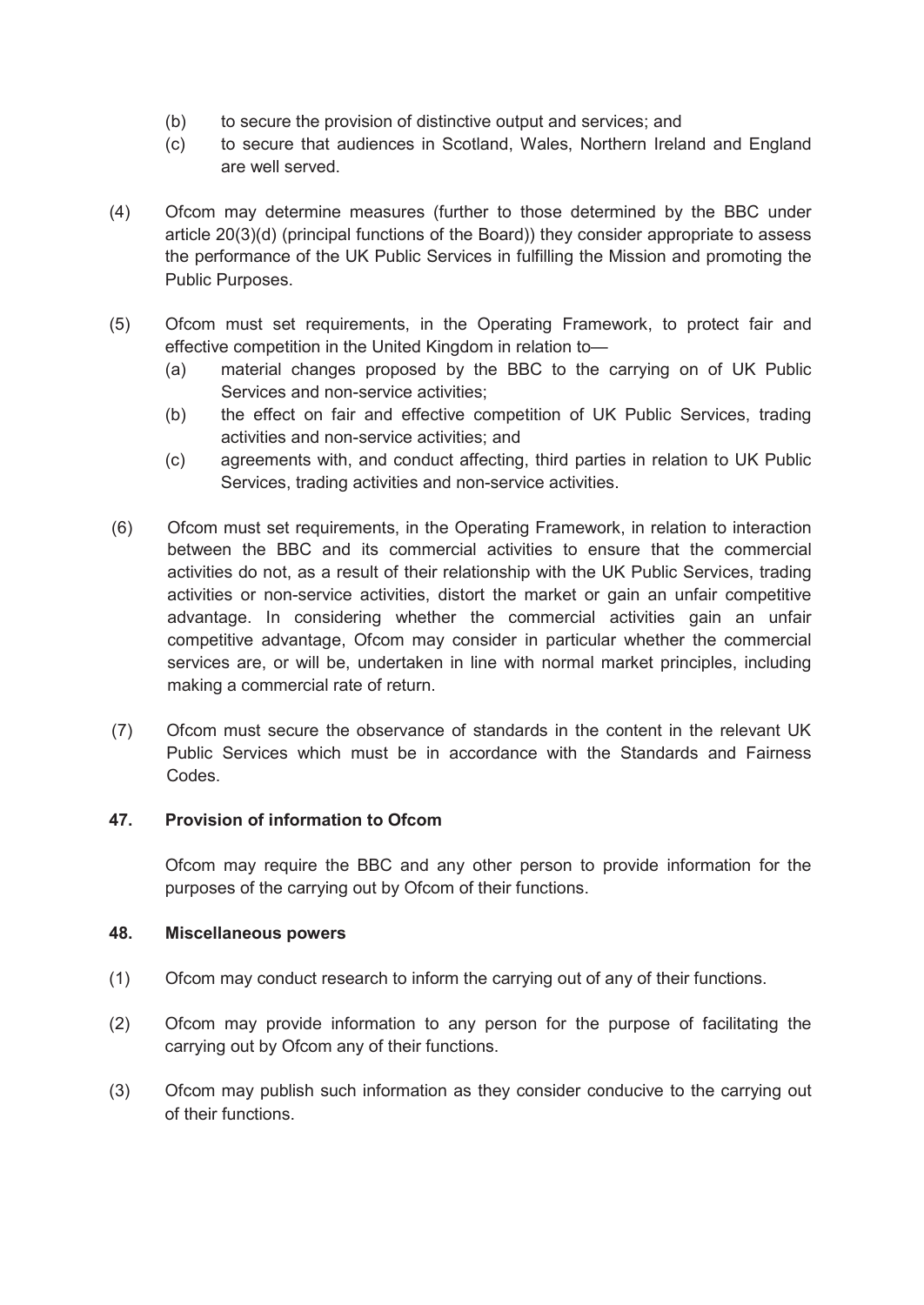#### **49. Enforcement powers of Ofcom**

- enforceable in the Framework Agreement or Operating Framework ("specified (1) Ofcom must enforce compliance by the BBC of those requirements specified as requirements") and, in particular, may—
	- (a) consider complaints made to them by any person; and
	- (b) carry out such investigations as they consider appropriate.
- $(2)$  Ofcom may direct the BBC, or accept undertakings from the BBC, to take such steps If Ofcom are satisfied that the BBC has failed to comply with a specified requirement, Ofcom consider will—
	- (a) remedy the failure to comply;
	- (b) ensure that the BBC complies with their requirements properly in future.
- $(3)$ If Ofcom are satisfied that the BBC has failed to comply with a specified requirement, they may serve on the BBC a notice requiring it to pay them, within a specified period, a specified penalty.
- $(4)$  must not exceed the maximum specified in section 198(5) of the Communications Act The amount of the penalty that may be imposed on any occasion under this article 2003 (functions of Ofcom in relation to the BBC).
- (5) Ofcom are not to exercise their powers under paragraphs (2) and (3) unless they about the matters appearing to them to provide grounds for the exercise of the power. have given the BBC a reasonable opportunity of making representations to them
- Ofcom must make provision in the Operating Framework, including provision for (6) Ofcom must make provision in the Operating Framework, including provision for procedural matters, on how Ofcom will exercise their enforcement powers under this article.

#### **50. Annual report by Ofcom**

- (1) Following the receipt of the BBC's annual report, Ofcom must prepare and publish an annual report in accordance with this article.
- (2) The report must set out how Ofcom carried out their functions under article 46 (principal functions of Ofcom) across the whole of the United Kingdom.
- (3) The report must include at least an assessment of compliance with the specified requirements.

#### **51. Periodic and ad hoc reviews by Ofcom**

(1) Ofcom must carry out and publish two or more detailed periodic reviews on the extent to which the BBC is fulfilling its Mission and promoting each of the Public Purposes, and addressing any specific issues of concern identified by Ofcom.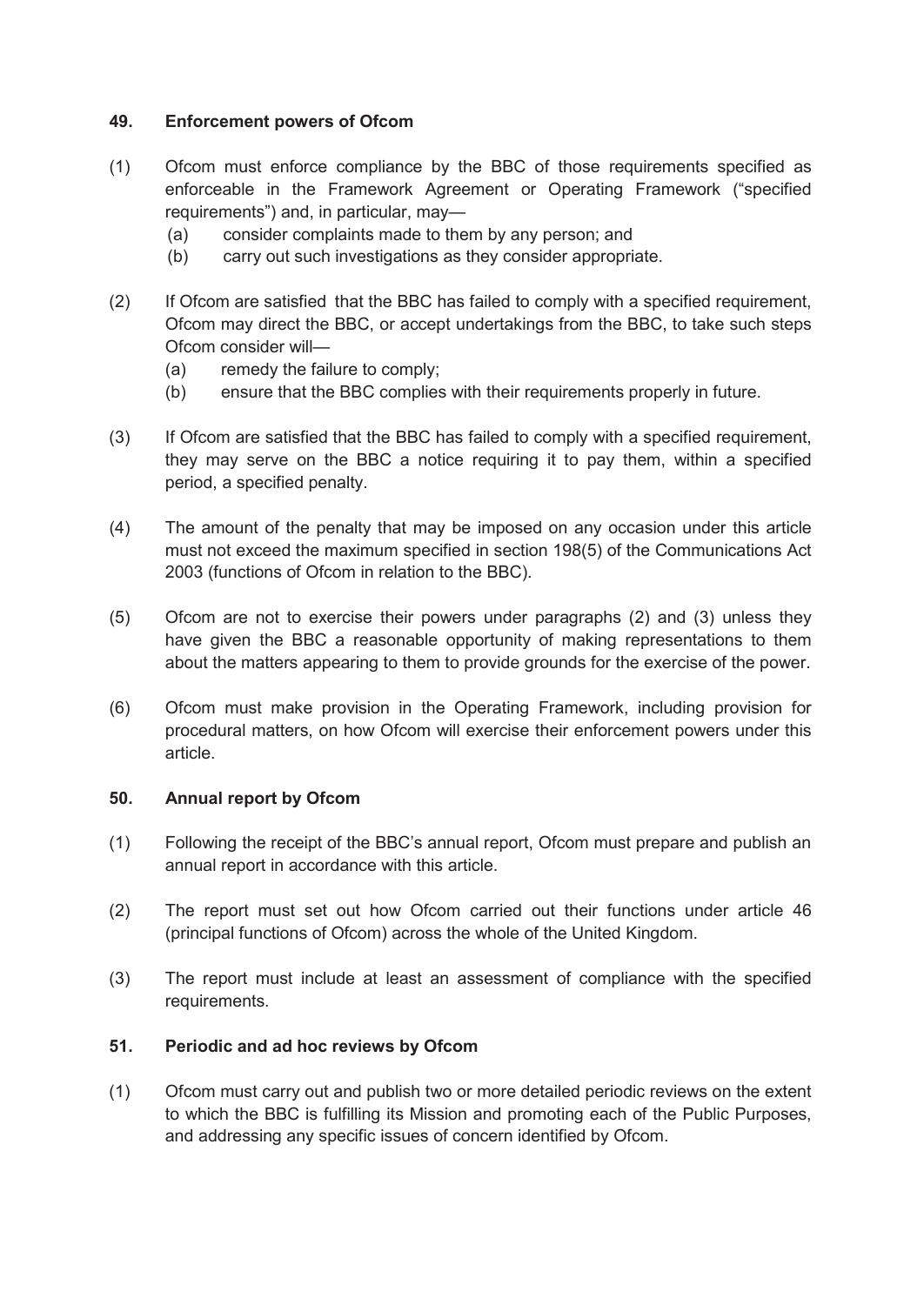- (2) The first review must be published in sufficient time to inform the mid-term review (see article 57 (mid-term review)).
- that are subject to regulation by Ofcom under this Charter and the Framework (3) Ofcom must, where appropriate, carry out and publish additional reviews addressing any specific issue of concern identified by Ofcom relating to the activities of the BBC Agreement.

#### **GENERAL**

#### **52. The BBC's corporate nature and powers**

- (1) The BBC shall have perpetual succession. That is to say, it shall continue to exist as a legal person, regardless of changes in its composition which occur when particular individuals cease to be members of the Corporation and are succeeded by other individuals.
- (2) The BBC shall have a Common Seal. The BBC may alter its Common Seal or replace it with a new one.
- (3) The BBC shall have the capacity to sue and be sued and do anything appertaining to a body corporate. In addition, the BBC shall have all the capacity of a natural person.
- (4) Paragraph (3) enables the BBC to maintain, establish or acquire subsidiaries through which commercial activities may be undertaken.
- (5) Paragraph (3) enables the BBC to do anything incidental or conducive to the carrying out of their functions.
- (6) However, the BBC may use these general powers only in accordance with articles 4 these powers for other purposes would amount to a breach of this Charter, with all into by the BBC would be valid and enforceable against the BBC for so long as the to 7 (Object, Mission, Public Purposes and activities of the BBC). The use of any of the consequences that could follow from that (see in particular article 56 (compliance with Charter and Framework Agreements)). Subject to any overriding rules of law, such a use of powers shall, nevertheless, be valid: for example, contracts entered BBC continues to exist, to any extent permitted by law.

#### **53. Framework Agreement**

- (1) A "Framework Agreement" is an agreement between the BBC and the Secretary of State which contains a statement to the effect that it is a Framework Agreement made for BBC Charter purposes.
- (2) The Secretary of State and the BBC must consult Ofcom on any amendments to a Framework Agreement relating to the regulation of the BBC by Ofcom.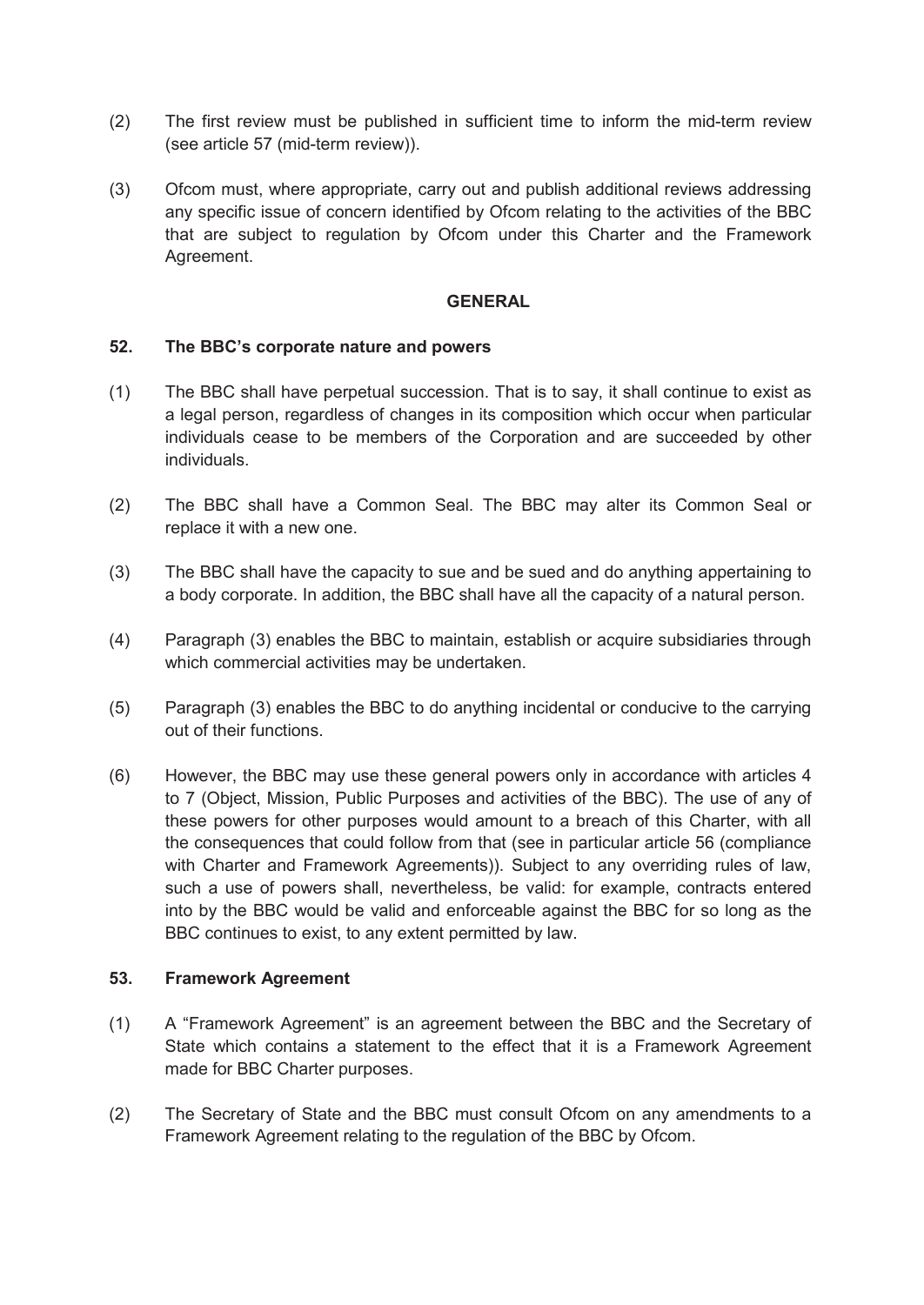- (3) In anticipation of the grant of this Charter, the BBC has entered into a Framework Agreement with the Secretary of State for Culture, Media and Sport dated 7 November 2016. Further Framework Agreements may be made during the life of this Charter (and may amend or revoke the existing Framework Agreement).
- (4) Framework Agreements may in principle impose obligations on the BBC in relation to particular topics which are addressed in this Charter, as well as in relation to topics which are not. A Framework Agreement may, for example, impose more detailed requirements. For example, article 7(5) (the activities of the BBC) defines non-service 2016. However, a Framework Agreement must be consistent with this Charter and, in the event of any contradiction, the terms of this Charter shall prevail. It is hereby 2016 (mentioned in paragraph (3)) is fully compatible with the intentions of this activities which is elaborated in clause 16 of the Agreement made on 7 November declared that the content of the Framework Agreement as made on 7 November Charter.
- (5) The BBC must comply with the Framework Agreement, for so long as it is in force (see article 56 (compliance with Charter and Framework Agreements)).

#### **54. Overseas concessions**

The BBC must obtain the consent of the Foreign Secretary before it—

- $(a)$ acquires any licence, concession, right or privilege from; or
- (b) enters into any arrangement with,

the Government of any country or place overseas.

#### **55. Validity of acts and proceedings**

- (1) The existence of a vacancy in any of the bodies mentioned in paragraph (2) does not as such affect the validity of anything done by that body (though any specific requirements for a quorum must still be observed).
- (2) The bodies are the Board and any committee or sub-committee of the Board. in article 31 (committees of the Board) only if fully constituted in accordance with However, the Nomination Committee of the Board may exercise a function described applicable requirements laid down in that article.

#### **56. Compliance with Charter and Framework Agreements**

- (1) The BBC must strictly and faithfully comply with this Charter and the Framework Agreement in force. This includes complying with requirements set out in other documents which have effect by virtue of provisions of this Charter or a Framework Agreement.
- anyone who is aggrieved and/or adversely affected may be entitled to seek an (2) Where the BBC fails to comply with paragraph (1) of this article in any respect, appropriate remedy.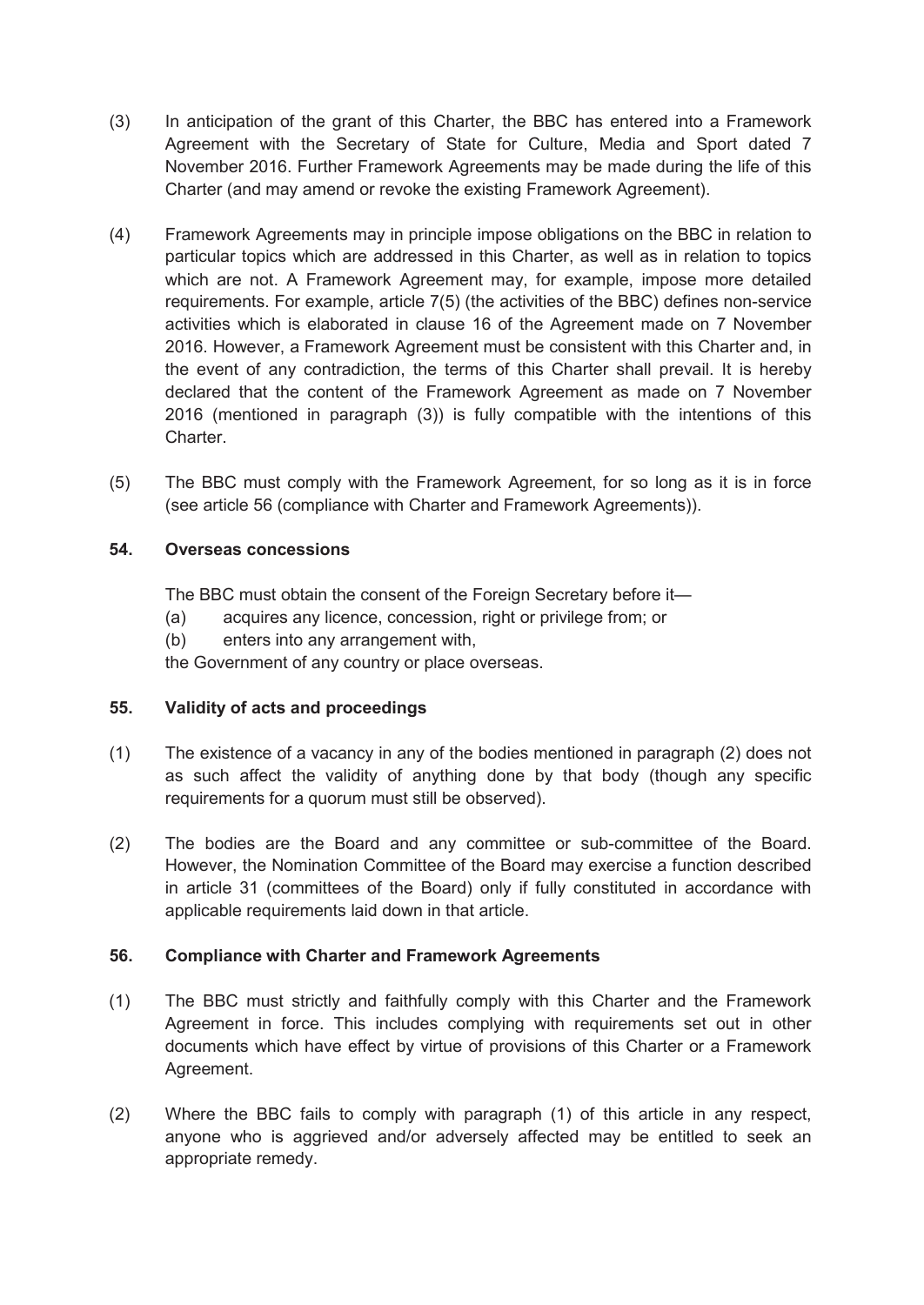- (3) The BBC must establish a framework for handling and resolving complaints to provide transparent, accessible, effective, timely and proportionate methods of securing that the BBC complies with its obligations and that remedies are provided which are proportionate and related to any alleged non-compliance. Where Ofcom exercise a function to regulate the BBC, the framework must provide that Ofcom will normally consider a complaint only after the complaint has been in the first instance resolved by the BBC.
- (4) Complaints can sometimes also be made to other bodies with regulatory and law enforcement powers such as the Competition and Markets Authority.
- (5) The courts may have an appropriate role to play in exercising judicial review according to normal principles of public law.
- so far as relevant, it is the intention of this Charter that remedies should be (6) This article does not seek to exclude any other remedy which may be available but, appropriate and proportionate to the issues at stake.

#### **57. Mid-Term Review**

- governance and regulatory arrangements for the BBC in accordance with the terms (1) The Secretary of State may undertake a mid-term review focussing on the of this article.
- (2) The Secretary of State must determine the scope and terms of reference (including the timing) of the review following consultation with the BBC, Ofcom, the Scottish Ministers, the Welsh Ministers and the Northern Ireland Ministers.
- (3) The review must not be undertaken before 2022 and must be completed by 2024.
- (4) The review must consider any relevant reviews carried out by Ofcom under article 51 (periodic and ad hoc reviews by Ofcom).
- (5) The review must not consider—
	- (a) the Mission of the BBC;
	- (b) the Public Purposes of the BBC; or
	- (c) the licence fee funding model of the BBC for the period of this Charter.
- Secretary of State with such information and other relevant assistance as the (6) The BBC and Ofcom must co-operate with the Secretary of State, and provide the Secretary of State may reasonably require, in connection with the review.

#### **58. Supplemental Charters**

The BBC may apply for and accept a supplemental Charter, or promote a Bill in Our United Kingdom Parliament, the Scottish Parliament, the National Assembly for Wales and the Northern Ireland Assembly.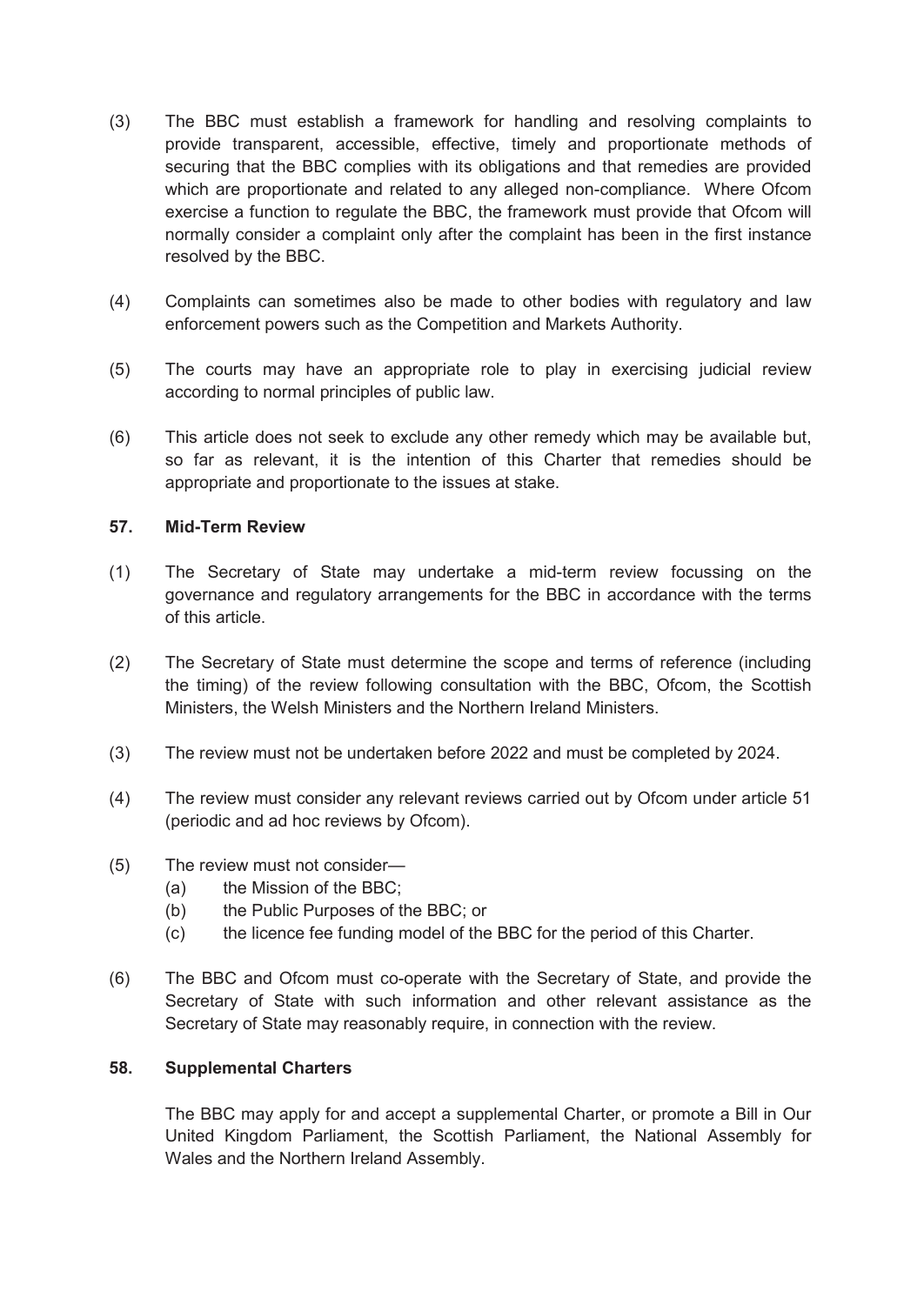#### **59. Charter Review**

- (1) No recommendation may be made to Her Majesty in Council to grant a further charter for the continuance of the BBC to take effect at the expiry of this Charter unless the requirements in this article have been met.
- (2) The Secretary of State must undertake a review of this Charter in accordance with the terms of this article.
- (3) The Secretary of State must consult the Scottish Ministers, the Welsh Ministers and the Northern Ireland Ministers—
	- (a) on the draft terms of reference for the review of the Charter in advance of their publication;
	- (b) through the process of reviewing the Charter; and
	- $(c)$ before making a recommendation to grant a further charter.
- Parliament. The Secretary of State must send the final terms of reference to the then lay them before the Scottish Parliament, the National Assembly for Wales and (4) The Secretary of State must lay the final terms of reference for the review before Scottish Ministers, the Welsh Ministers and the Northern Ireland Ministers who must the Northern Ireland Assembly respectively.
- (5) The Secretary of State must consult—
	- (a) the public;
	- (b) the BBC;
	- (c) Ofcom; and
	- (d) any person the Secretary of State considers appropriate.
- (6) A draft of the proposed charter and framework agreement must have been laid before Parliament and debated by each House.
- (7) A draft of the proposed charter and framework agreement must have been laid before the Scottish Parliament, the National Assembly for Wales and the Northern Ireland Assembly and debated by each of those assemblies if the assembly deems it appropriate.
- (8) The BBC must co-operate with the Secretary of State, and provide the Secretary of State with such information and other assistance as the Secretary of State may reasonably require from the BBC, in connection with the review.

#### **60. Dissolution and winding-up**

- $(1)$  The BBC may-
	- $(a)$  Council and upon such terms as We or They may consider fit; and surrender this Charter with the permission of Us, Our Heirs or Successors in
	- (b) wind up or otherwise deal with the affairs of the BBC in such manner as may be approved by the Secretary of State.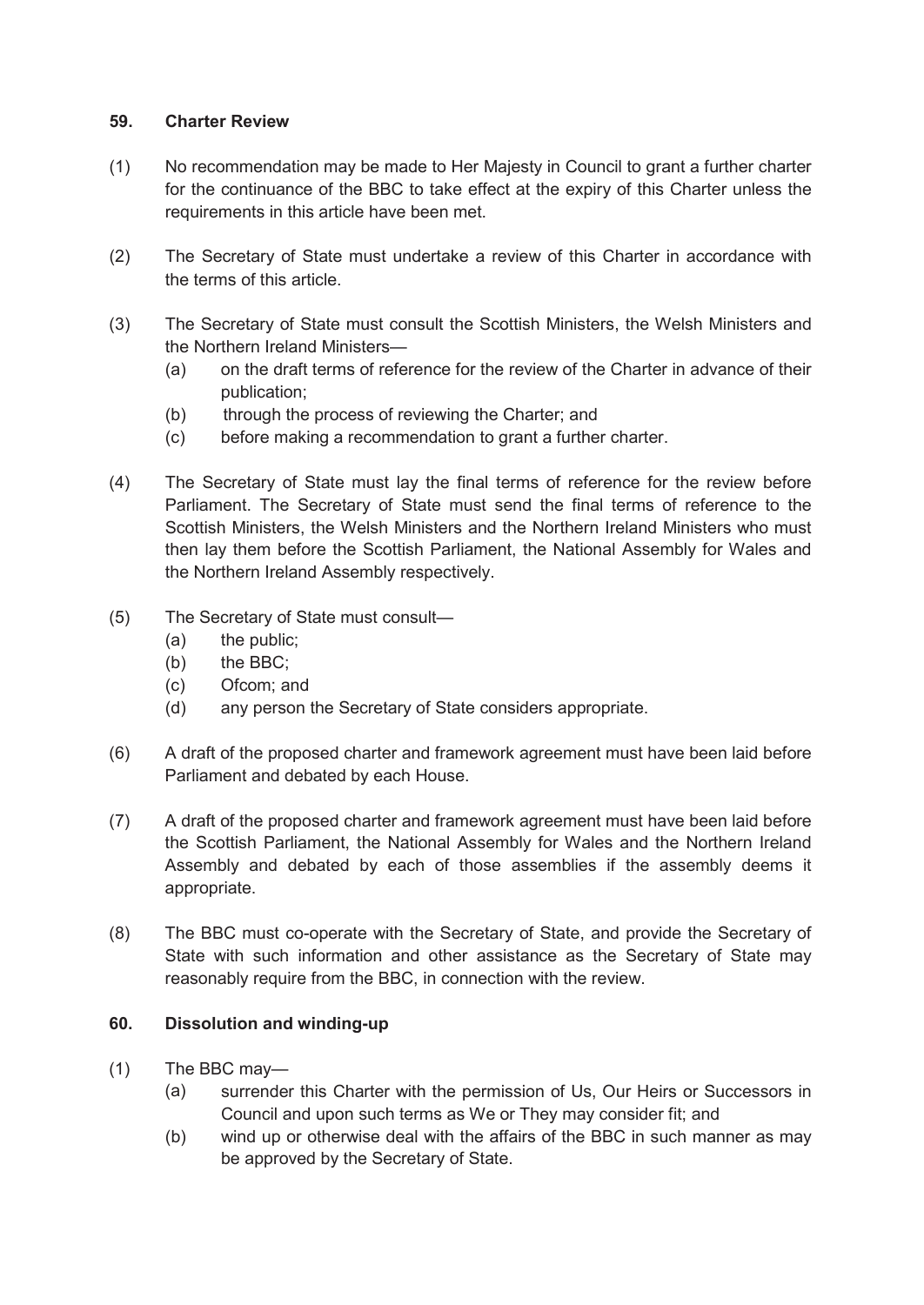- (2) Where the BBC is to be dissolved voluntarily or compulsorily, the property and assets of the BBC must, before the dissolution occurs—
	- $(a)$ be applied in satisfaction of the debts and liabilities of the BBC; and
	- (b) subject to sub-paragraph (a), be disposed of in accordance with the directions of the Secretary of State.
- (3) When this Charter expires at the end of 31st December 2027, the undertaking of the BBC shall cease, so far as it may depend upon this Charter unless We, Our Heirs or Successors, shall by writing under Our or Their Sign Manual declare to the contrary and authorise the continuance of the undertaking under some or all of the provisions of this Charter and under such provisions and conditions as We, Our Heirs or Successors may think fit.
- (4) This article is subject to any applicable statutory provision or other legal requirement.

#### **61. Approvals, directions and notifications**

- (1) Where, under this Charter, any act or thing is required to be done with the approval of any Government Minister—
	- (a) the approval must be given in writing;
	- (b) the approval may be given absolutely or subject to such terms and conditions as the Minister thinks fit (having consulted the BBC); and
	- (c) may be revoked or varied (in which case paragraphs (a) and (b) apply as they applied to the giving of the original approval).
- (2) Where, under this Charter, any Government Minister has power to give a direction to the BBC—
	- $(a)$ the direction must be given in writing; and
	- (b) the power includes a power to revoke or vary the direction (subject to any conditions or limitations that are applicable to the power concerned).
- (3) Where, under this Charter, any Government Minister has the power to notify the BBC the notification must be given in writing.

#### **INTERPRETATION**

#### **62. Introduction**

 complex, We have relied on various principles or rules of interpretation which are explained below. These need to be borne in mind when reading the Charter. To enable this Charter to be drafted in language which is not too cumbersome or However, they need to be used with common sense: they do not apply where the context requires otherwise. For example, the principle in article 65(2) (gender and number) does not mean that article 22 (appointment of the Chair of the Board) can be read as enabling two Chairs to be appointed to serve simultaneously.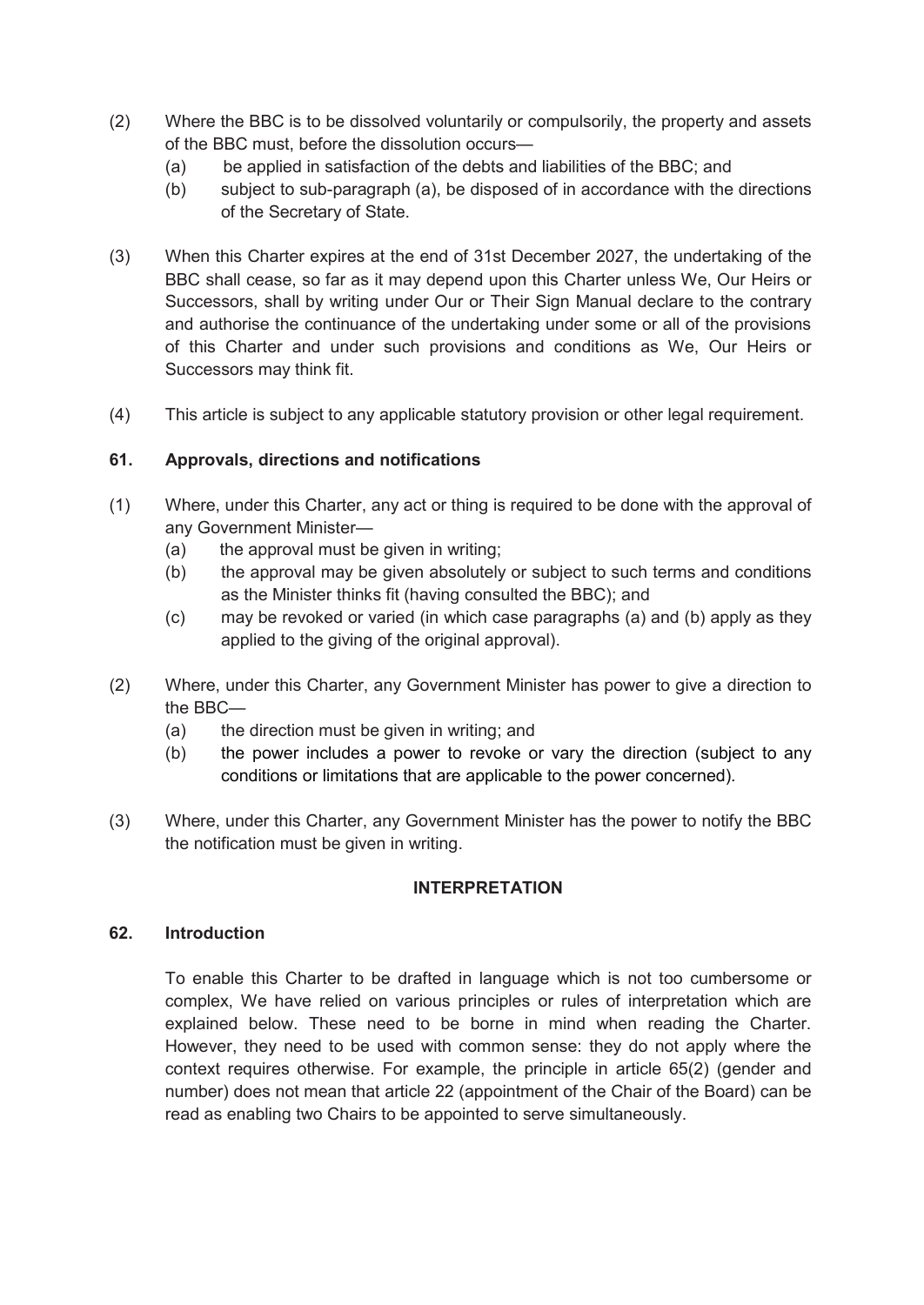#### **63. Some simple definitions in alphabetical order**

In this Charter—

"BBC" means the British Broadcasting Corporation;

"the Director General" means the Director General of the BBC appointed under article 25;

"the Board" means the Board of the BBC established by article 19;

 "the Commissioner for Public Appointments" means the Commissioner responsible for regulating and monitoring appointments made by UK Government Ministers, whose remit is set out in the Public Appointments Order in Council 2016;

 "creative remit" means the BBC's proposals for how each UK Public Service and the World Service will, for a particular year, contribute to the fulfilment of the Mission and the promotion of the Public Purposes;

 are substantially different to other comparable providers across each and every UK Public Service both in peak time and overall, and on television, radio and online, in "distinctive output and services" means output and services, taken as a whole, that terms of-

(a) the mix of different genres and output;

- (b) the quality of output;
- (c) the amount of original output produced in the UK;
- (d) the level of risk-taking, innovation, challenge and creative ambition; and
- (e) the range of audiences it serves;

 "the Foreign Secretary" means Our Principal Secretary of State for Foreign and Commonwealth Affairs;

"Framework Agreement" is defined by article 53;

"functions" includes both powers and duties;

 "Governance Code" means the code published under the Public Appointments Order in Council 2016 or any code on public appointments that may replace it;

 "licence fee" means sums which a person is liable to pay by virtue of any regulations under section 365(1) of the Communications Act 2003 (sums payable for licences to use etc. television receivers);

 Secretary of State from time to time, pursuant to the Framework Agreement, to fund "the licence fee revenue" means any sums which may be paid to the BBC by the the services provided by the BBC for the promotion of the Public Purposes;

"Mission" means the mission set out in article 5;

 "Ofcom" means the Office of Communications established under the Office of Communications Act 2002;

 Commons to examine the accounts showing the appropriation of the sums granted to Parliament to meet the public expenditure, and of such other accounts laid before "Public Accounts Committee" means a committee appointed by the House of Parliament as the committee may think fit.;

"Public Purposes" means the purposes set out in article 6;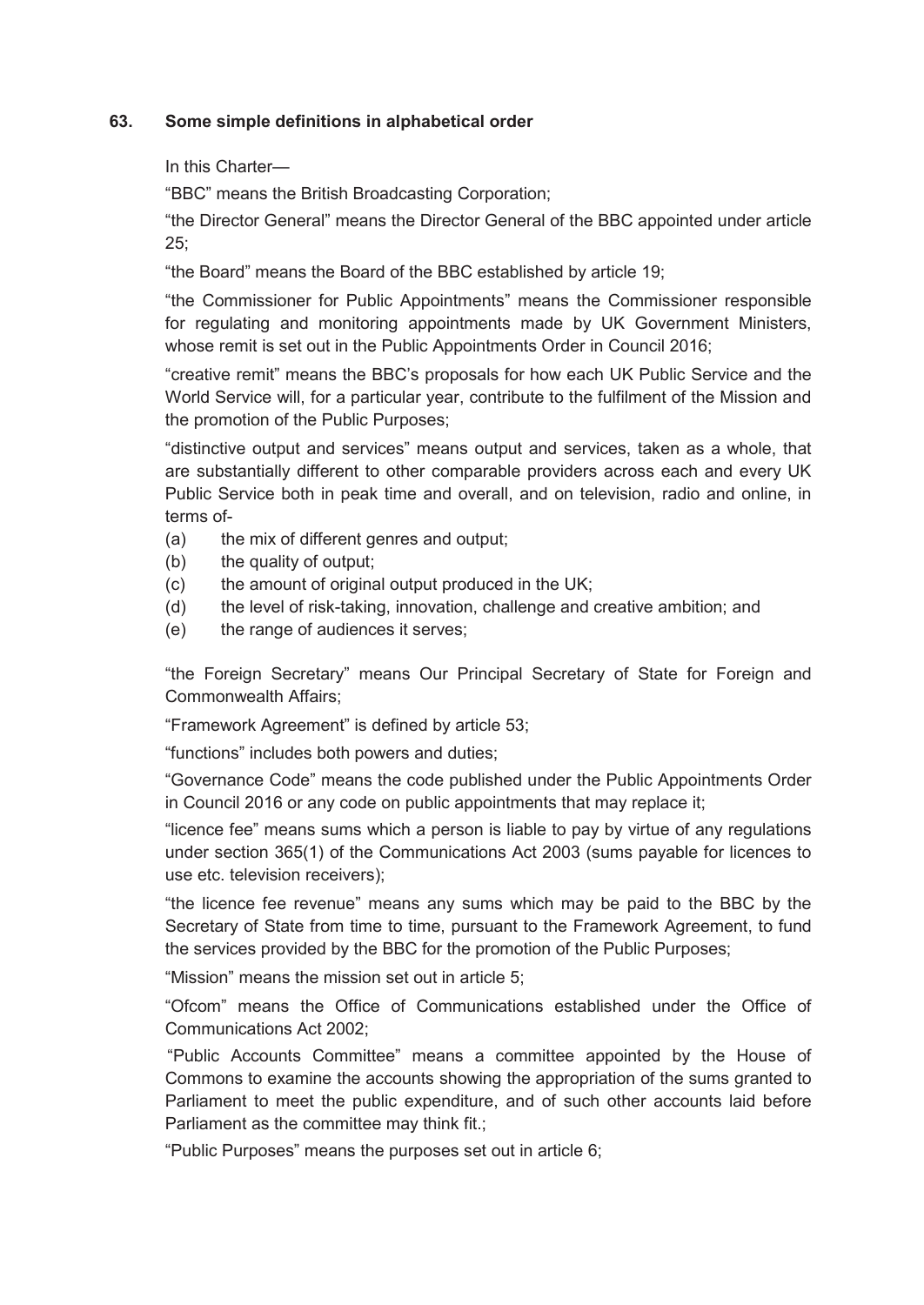"regional and minority languages" mean Welsh, Scottish-Gaelic, Irish and Ulster Scots;

"the Secretary of State" means Our Principal Secretary of State for Culture, Media and Sport;

"Select Committee" means the Select Committee for Culture, Media and Sport;

 "staff" includes officers, employees and persons working under a contract for services;

 Kingdom of Great Britain and Northern Ireland, together with the Channel Islands and "the United Kingdom" is to be taken to mean, for these purposes only, the United the Isle of Man;

 "work plan" means the BBC's strategy, objectives and outline budget and any significant developments planned for the year including any material changes to the UK Public Services and commercial activities.

#### **64. References to Orders in Council**

 Any reference to the doing of anything by Order in Council is a reference to the doing of that thing by Us, Our Heirs or Successors in Council.

#### **65. Gender and number**

- (1) Words importing the masculine gender include the feminine, and vice versa.
- and proceedings) which refers to "a vacancy", also applies where there are several (2) Words in the singular include the plural. For example, article 55(1) (validity of acts vacancies on the body concerned.
- (3) The following indexation formula is to be used to vary the amounts specified in article 37 (annual report) on 1st June 2022 and 1st June 2026:

$$
(CPIA / CPIB) \times 100
$$

Where: CPIA represents the Consumer Price Index all items index figure for the month before the proposed variation is to be made; and CPIB represents the Consumer Price Index all items index figure for the month before 1st January 2017.

#### **66. Continuity of powers and duties**

 contrary intention appears, that the power may be exercised, or the duty is to be performed, from time to time as occasion requires. For example, the power to change the number of members of the Board which is conferred by article 21(6) (composition number from fourteen to another number: it could be used to increase the number, Where this Charter confers a power or imposes a duty it is implied, unless the of the Board) is to be interpreted not just as a "once and for all" power to change the then to reduce, then return it to fourteen, and so on.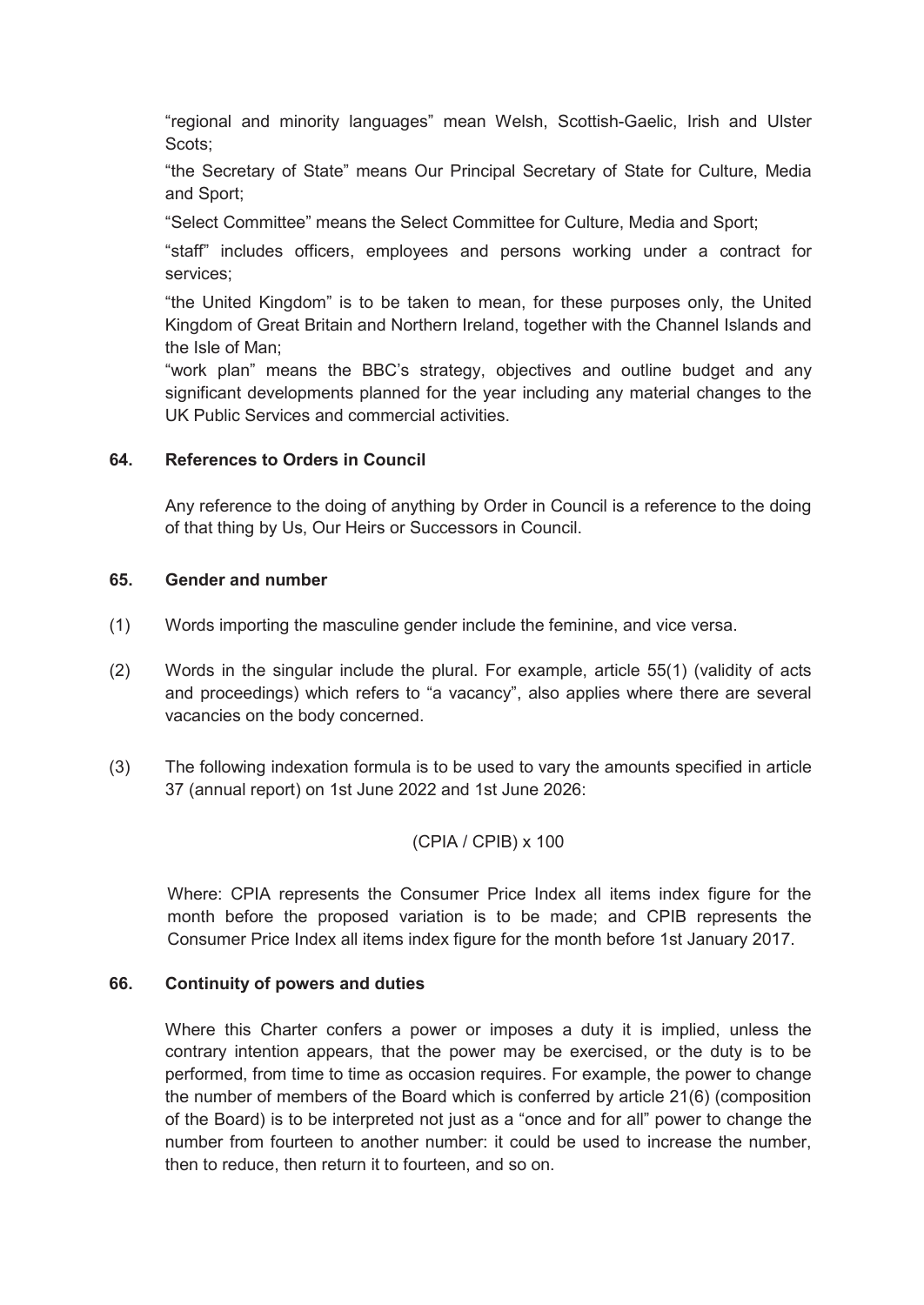#### **67. Power to make different provision for different cases**

 In exercising any function under this Charter, any person may make different provision for different cases or purposes. For example, the power to determine the pay of non-executive members of the Board conferred by article 27(3) (terms on which non-executive members of the Board serve) could be used to determine a rate for the Chair that is higher than the rate determined for other members.

#### **68. References relate to whatever time is relevant**

- (1) Any reference to the holder of any office is to be read as referring to the holder of that Charter is granted. For example, the power of determination conferred on the office for the time being i.e. at the relevant time rather than the date on which this Secretary of State by article 27(3) (terms on which non-executive members of the Board serve) can be exercised by whoever holds that office at the time such a person wishes to exercise the power.
- within the reference at whatever time is relevant. For example, the reference in article 17 to generally accepted principles of good corporate governance should, in the year generally accepted in 2020, rather than what was generally accepted when this (2) Similarly, references to anything else are to be read as relating to whatever falls 2020, be read as referring to principles of good corporate governance which are Charter was granted.

#### **69. Implied power to amend**

 made under the power. Any power conferred on any person under this Charter to make any document, however expressed, implies the power, exercisable in the same manner and subject to the same conditions or limitations, to revoke, amend or re-make any document

#### **70. References to legislation**

- (1) References to particular legislation should be read as referring to that legislation as amended or re-enacted from time to time.
- (2) In relation to the Isle of Man or the Channel Islands references to any Act are references to that Act as extended to the Isle of Man or the Channel Islands.

#### **71. Headings**

 precise interpretation of the substantive text to which the heading relates. For example, to be useful, headings often have to oversimplify, or to be selective in what Headings are for convenience only and are not necessarily a reliable guide to the aspects of the actual content they flag up.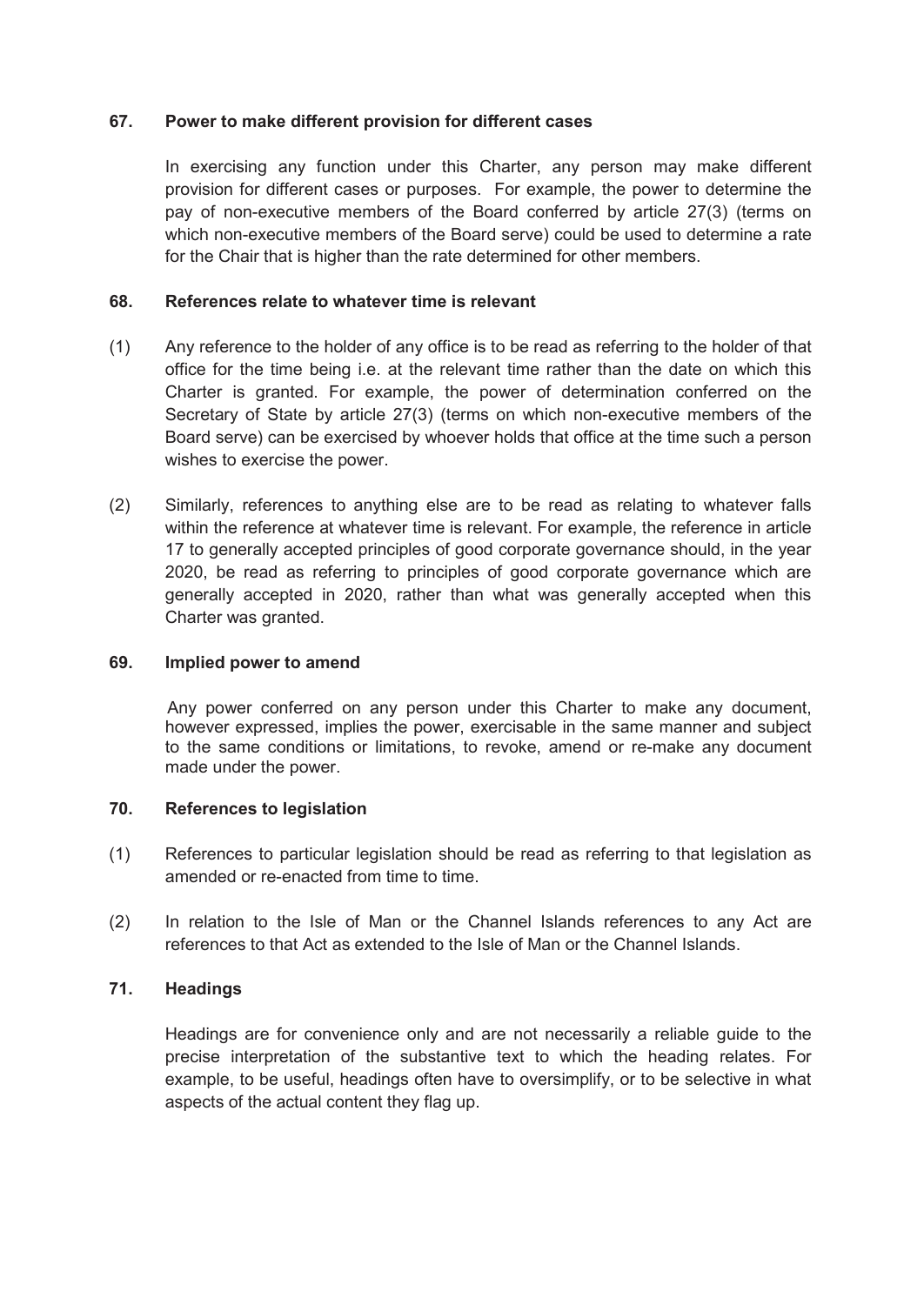#### **72. General declaration**

 This Charter shall be interpreted objectively. The presumption that a grant by the Crown is to be interpreted most beneficially for the Crown and against the subject shall not apply.

IN WITNESS whereof We have caused these Our Letters to be made Patent.

 WITNESS Ourself at Westminster the eighth day of December in the sixty-fifth year of Our Reign.

BY WARRANT UNDER THE QUEEN'S SIGN MANUAL.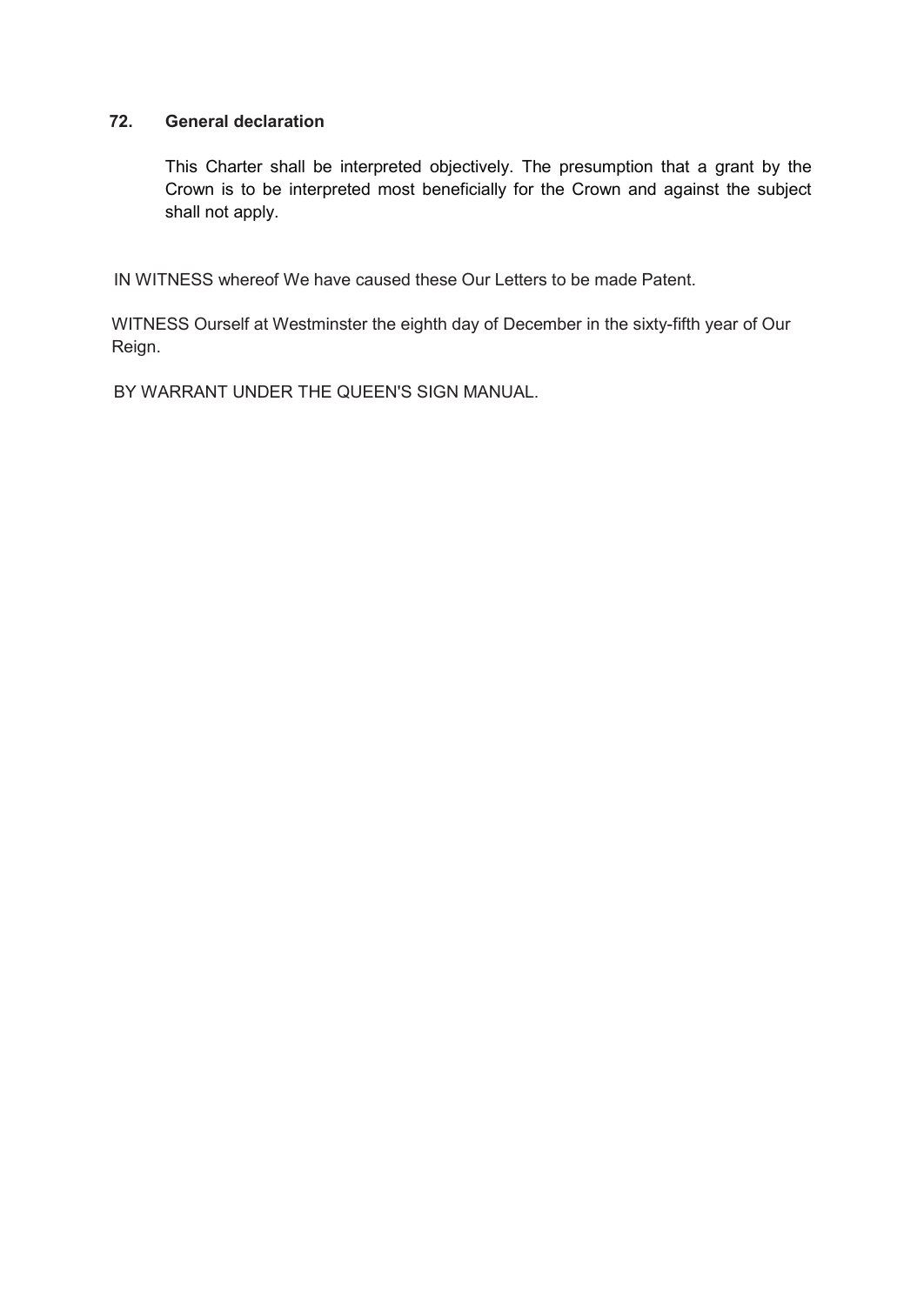#### **SCHEDULE: TRANSITIONAL ARRANGEMENTS**

#### **1. Introduction**

- (1) No provision of this Charter has effect before the beginning of the Effective Date unless this Schedule or this Framework Agreement gives it effect (to any extent or for until the Effective Date. On that date, the Board and Ofcom will start to exercise their any purpose) during the Transitional Period. In general terms, this means that the Trust, the Executive Board, Ofcom and the Audience Councils will continue to exercise their respective functions under the 2006 Charter and the 2006 Agreement respective functions under this Charter and the Framework Agreement.
- (2) The Effective Date is 3rd April 2017.
- (3) The Secretary of State may, with the agreement of the BBC (Executive Board and the Trust) and if appointed, the Chair appointed under this Charter and Ofcom, change the Effective Date.
- (4) In anticipation of the grant of this Charter, the Framework Agreement also contains transitional provisions which are relevant to that agreement.

#### **2. General provision about governance arrangements during the Transitional Period**

- $(1)$ During the Transitional Period-
	- and the 2006 Agreement continuing to apply, subject to any provision to the (a) the Trust and the Executive Board shall continue to have all the functions provided for in the 2006 Charter and 2006 Agreement with the 2006 Charter contrary contained in this Schedule or the Schedule to the Framework Agreement;
	- (b) the Board shall have only the functions contained in, or provided for in, this Schedule or the Schedule to the Framework Agreement;
	- (c) the members of the Trust and the Executive Board, not the members of the Board, shall be the members of the Corporation; and
	- and 2006 Agreement, and any additional or amended functions contained in (d) Ofcom shall continue to have all the functions contained in the 2006 Charter this Schedule or the Schedule to the Framework Agreement.
- doing so on the grounds that it would be more appropriate for the Board to deal with (2) The Trust and the Executive Board, respectively, when considering the exercise in relation to any matter of any of their respective functions during the Transitional Period, must give due consideration to the question of whether it should refrain from the matter in question on or after the Effective Date.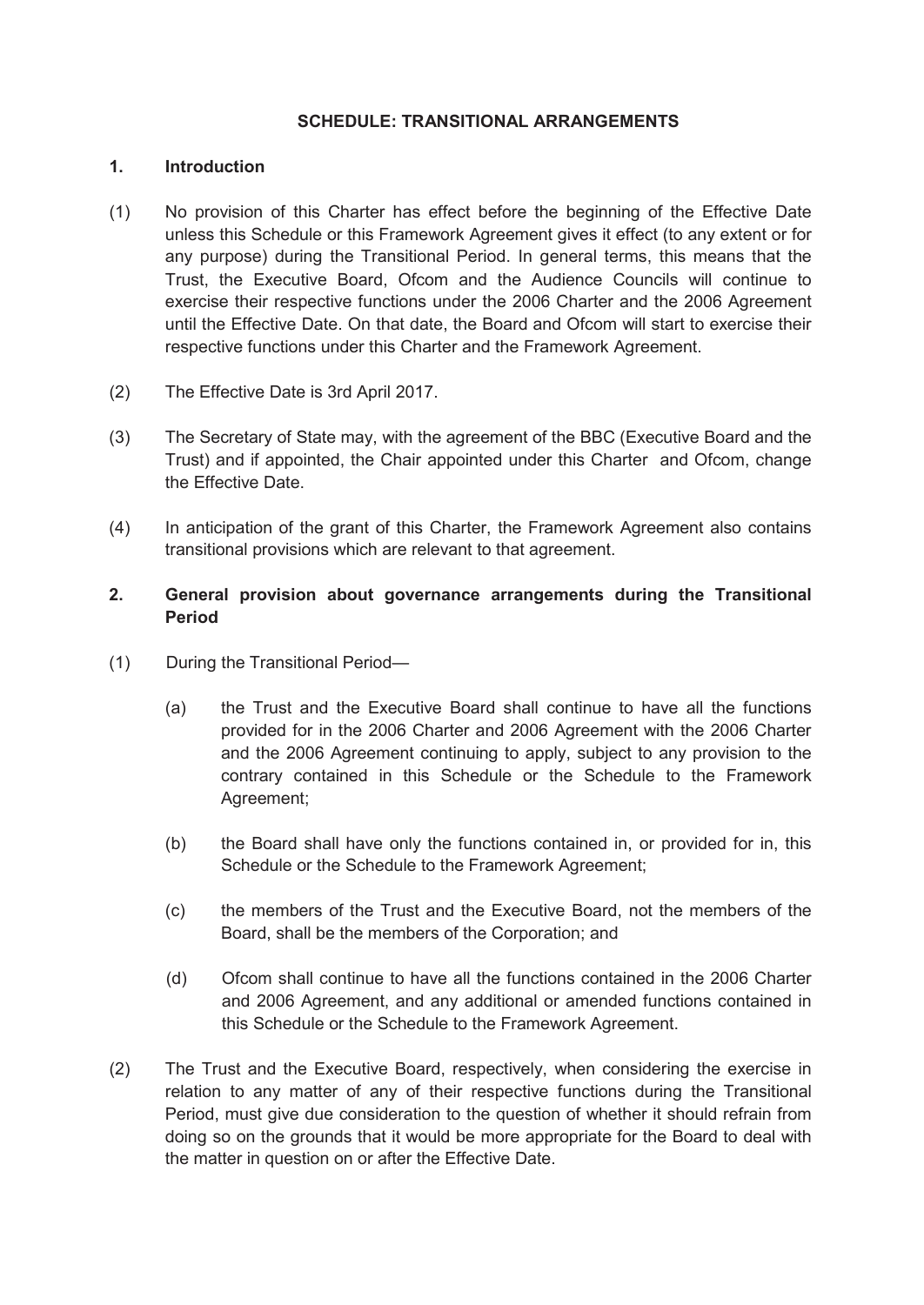- $(3)$ Nevertheless, anything duly done by the Board during the Transitional Period under or by virtue of this Schedule and the Schedule to the Framework Agreement shall be taken to be done for and on behalf of the Corporation.
- (4) The appointments of the Chairman, Vice-Chairman and ordinary members of the Trust, including any designation, shall continue until the beginning of the Effective Date.
- (5) The appointments of the executive and non-executive members of the Executive Board shall continue until the beginning of the Effective Date.
- (6) The Trust and the Executive Board are abolished at the beginning of the Effective Date.

#### **3. General power to make preparations during the Transitional Period**

- $(1)$  and Ofcom may each do anything (including the exercise of functions) that appears During the Transitional Period, the Board (providing it comprises at least the Chair) necessary or expedient in order to be prepared to exercise any of its functions under the Charter or the Framework Agreement when the Transitional Period ends.
- (2) Sub-paragraph (1) does not apply where any provision of this Charter or the Framework Agreement shows (expressly or impliedly) that the contrary is intended.

#### **4. Appointments**

- (1) Without prejudice to paragraph 3 of this Schedule, all articles relating to appointments apply during the Transitional Period except as modified in this paragraph.
- (2) The Board may exercise any function in respect of appointments as provided for in this Charter where the Board consists of at least the Chair.
- (3) Article 31(4) is modified so that the Nomination Committee comprises the Chair appointed under this Charter, the Director General, and a member of the Trust and a non-executive member of the Executive Board, both whom have not applied to be members of the Board (where possible) and who are selected by the Chair or where already appointed, two non-executive members of the Board selected by the Chair.

#### **5. Provision of services and performance measurement**

 is issued by Ofcom and comes into effect, whether that is on or after the Effective (1) The BBC must continue to provide the UK Public Services in accordance with the conditions contained in any service licence issued under the 2006 Charter and the 2006 Agreement until the first operating licence (see Article 46(3)) under this Charter Date.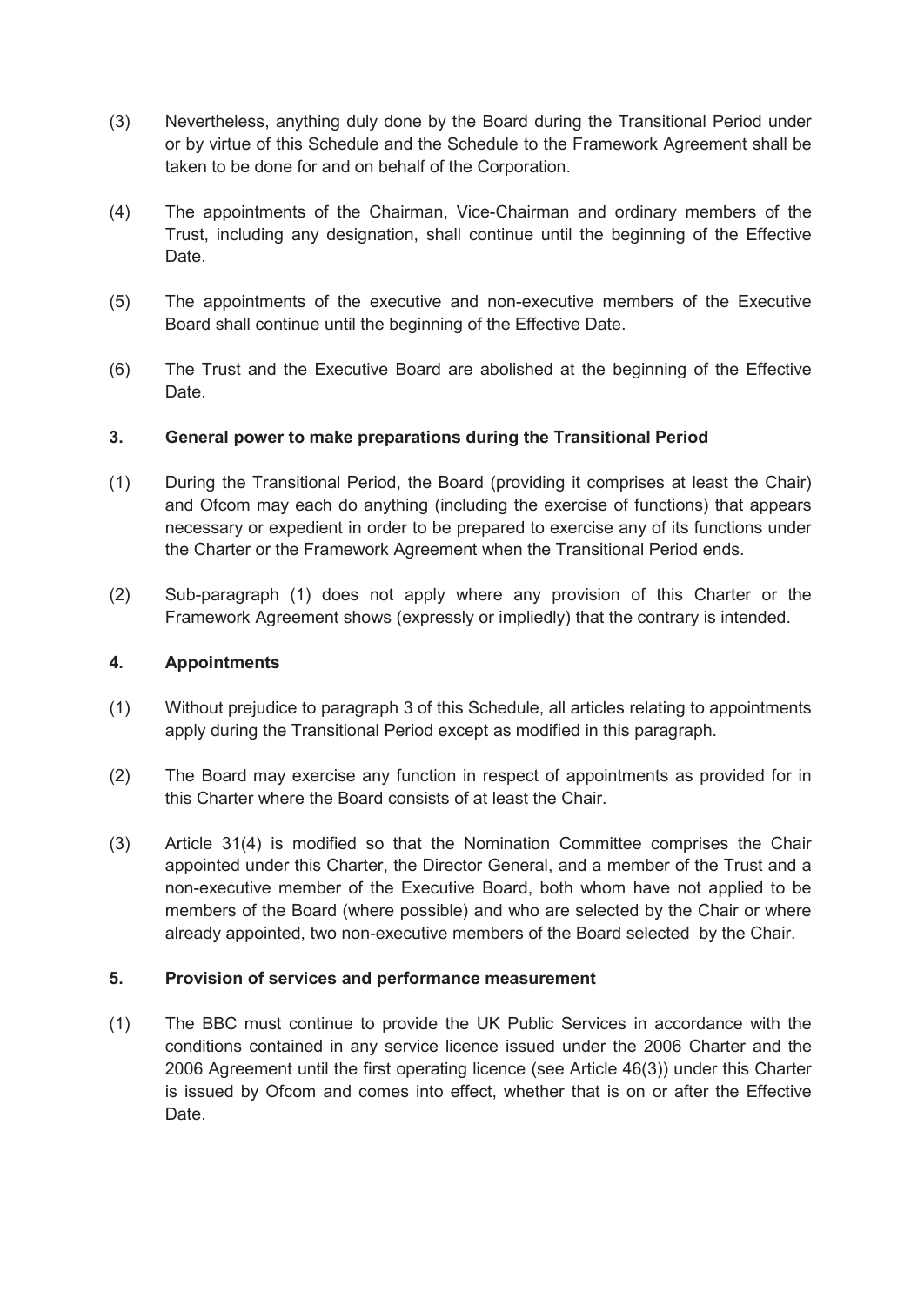#### **6. Regulatory complaints and appeals**

- complaint made to the BBC before the Effective Date. (1) The Executive Board must use its best endeavours to resolve any regulatory
- (2) Any complaint not resolved by the Effective Date shall be treated as if it had been made to the Board (according to such complaints procedures as may have been set by the Board).
- (3) The Trust must use its best endeavours to resolve any regulatory complaint which is appealed, before the Effective Date.
- (4) Where the appeal under sub-paragraph (3) is not resolved by the Effective Date, the appeal proceedings shall cease.
- (5) Where an appeal ceases under sub-paragraph (4), any complaints re-submitted by the complainant will be considered by Ofcom in accordance with their procedures applicable at the time the complaint is re-submitted.
- (6) The Trust must provide notice to prospective and actual complainants about the change to the complaints procedure, including that appeals shall cease if they are not resolved by the Effective Date.

#### **7. Editorial complaints and appeals**

- (1) The Executive Board must use its best endeavours to resolve any editorial complaint made to the BBC before the Effective Date.
- (2) Any complaint not resolved by the Effective Date shall be treated as if it had been made to the Board (according to such complaints procedures as may have been set by the Board).
- (3) The Trust must use its best endeavours to resolve any editorial complaint which is appealed to the Trust, before the Effective Date.
- (4) The Trust may delegate to any member of staff of the Trust Unit the making of decisions as to whether any appeal qualifies for substantive consideration by the Trust or any committee of the Trust.
- (5) Where the appeal under sub-paragraph (3) is not resolved by the Effective Date, the appeal proceedings shall transfer to Ofcom.
- (6) The Trust must provide notice to prospective and actual complainants about the change to the complaints procedure, including that appeals shall transfer to Ofcom if they are not resolved by the Effective Date.
- (7) Ofcom shall consider the appeal as a complaint about the BBC's compliance with Ofcom's Standards and/or Fairness Codes in accordance with Ofcom's relevant procedures.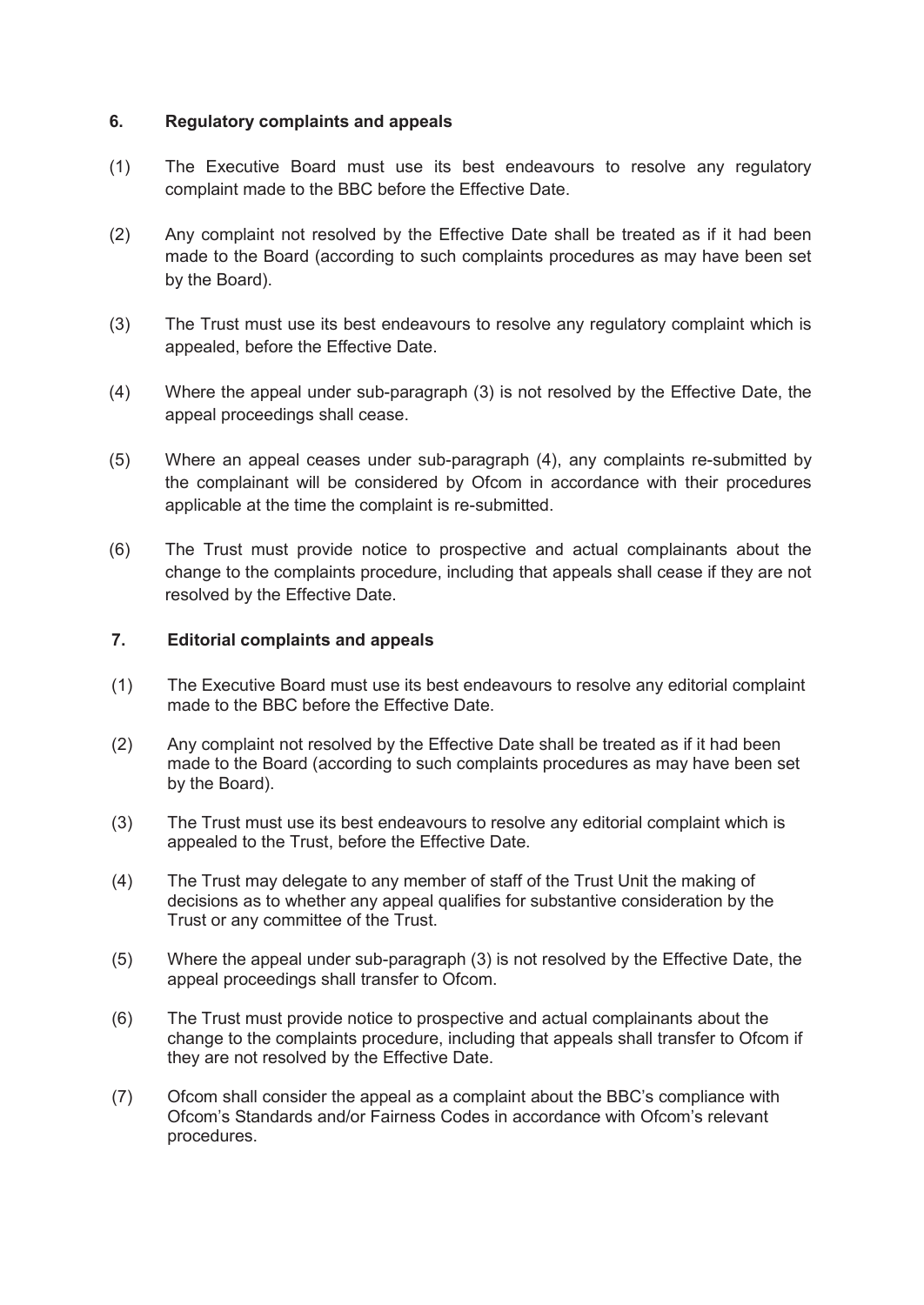(8) Ofcom must write to transferred appellants to explain the Codes and procedures they shall apply.

#### **8. Ofcom's Standards Code and party political broadcasts**

(1) From 22nd March 2017, the BBC must observe–

(a) the standards set in sections 5 and 6 of Ofcom's Standards Code; and

(b) the requirements Ofcom must impose on the BBC under paragraph 5 of Schedule 3 to the Framework Agreement in relation to party political broadcasts and referendum campaign broadcasts.

- (2) From the same date, Ofcom shall consider complaints about the BBC's compliance with the standards and requirements referred to in sub-paragraph (1), in accordance with Ofcom's relevant procedures.
- (3) Ofcom's procedures shall provide that a complaint must normally in the first instance be resolved by the BBC.
- (4) From the end of 31st December 2016 until the end of 21 st March 2017, the Trust's functions under clause 48(2) and (3) of the 2006 Agreement (party political broadcasts) shall be performed by the Executive Board alone.
- (5) In addition, the Trust shall cease to have the following functions at the end of 31st December 2016—

(a) resolving appeals relating to the application of criteria for allocating party political and referendum campaign broadcasts;

(b) approving election guidelines prepared by the Executive Board (including any code adopted by the BBC under section 93 of the Representation of the People Act 1983).

#### **9. BBC complaints procedures**

- (1) The BBC must set and publish an interim framework for complaints handling by the Effective Date, having consulted Ofcom so far as the framework relates to relevant complaints.
- (2) The BBC must set and publish, following consultation with the public, a final framework for complaints handling within six months of the Effective Date.

#### **10. Annual report and statement of accounts for year 2016/2017**

- $(1)$  for the financial year 2016/2017 in accordance with articles 45(3) to (5) and (8) to (10) The BBC must prepare the contents of the annual report and statement of accounts of the 2006 Charter, subject to the following modifications.
- (2) The report does not need to distinguish between "Part 1" and "Part 2" as set out in Article 45 of the 2006 Charter,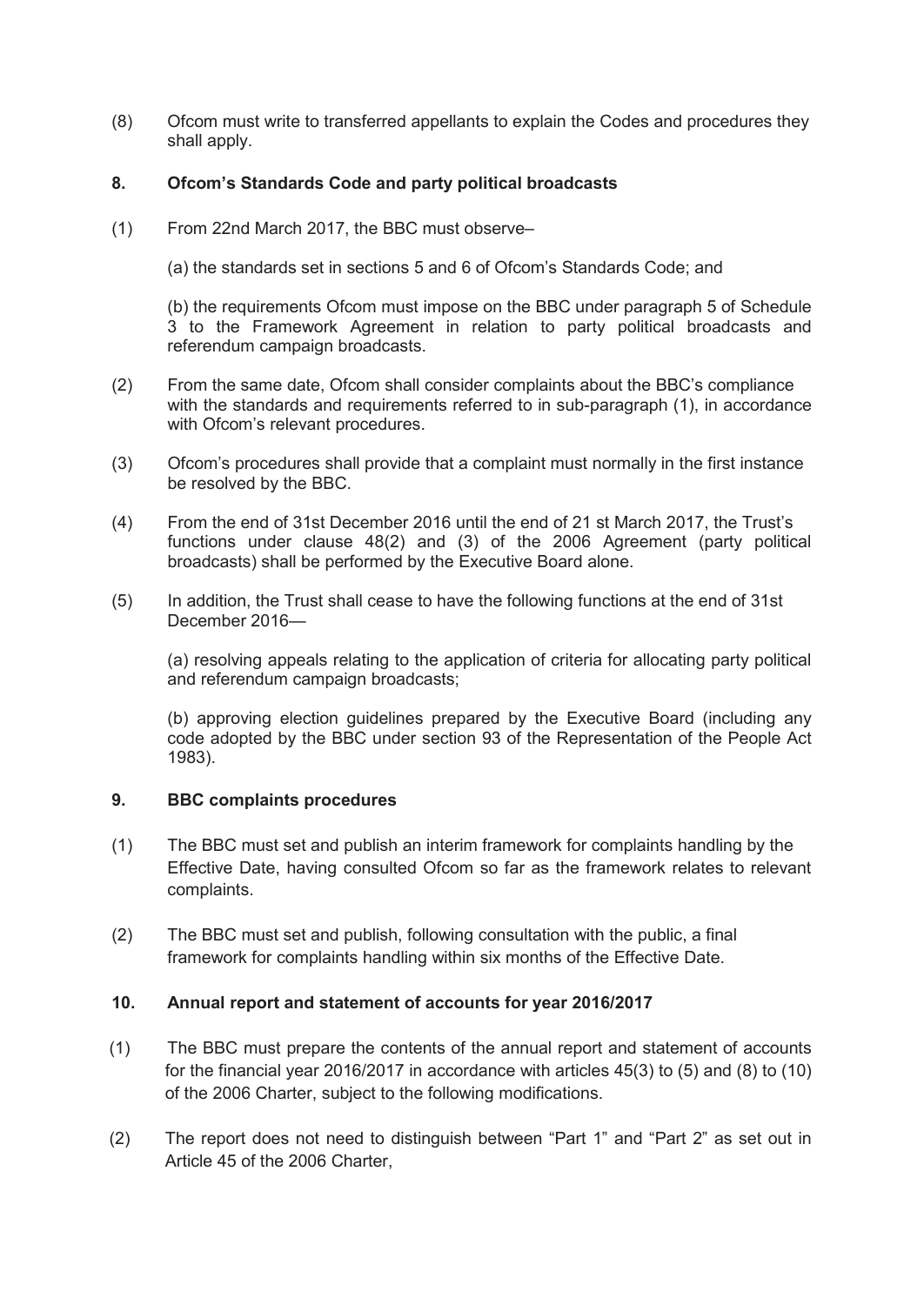- (3) The responsibility for the contents lies with the Board, which must comply with Articles 37(5) to (7) of this Charter.
- (4) The Board may base the report on information provided by the Trust, the Executive Board and the Audience Councils.
- (5) The Trust, Executive Board and Audience Councils must provide the information under sub-paragraph (4) to the Board.
- (6) The BBC is not required to produce any additional annual report and statement of accounts for the year 2016/2017, other than the one provided for in this paragraph.

#### **11. BBC budget for 2017/2018**

- (1) The Executive Board is responsible for setting the budget for the UK Public Services and the World Service for the financial year commencing on 1 April 2017.
- (2) The Executive Board must set the budget for 2017/2018 before the Effective Date.
- (3) The BBC Trust is not required to approve the budget for 2017/2018.
- (4) The Board must consider the budget for 2017/2018 and adopt or modify it within three months from the Effective Date.

#### **12. Annual plan for 2017/2018**

- (1) Article 36 of this Charter is modified as follows.
- article 36(2) in so far as it is possible for the BBC to meet them. (2) The Board must prepare and publish an interim annual plan for the financial year commencing on 1 April 2017 by 3 July 2017 which must include the requirements in
- version of the Operating Framework or the final version of the first operating licence, (3) The Board must publish a final plan within three months of Ofcom issuing the final whichever is later (see articles 46(2) and (3) of the Charter).

#### **13. Information sharing**

 The Executive Board and the Trust will work with Ofcom to seek to ensure that Ofcom can (where appropriate) have access to information relevant to the exercise of Ofcom's functions, subject to compliance with the general law, including the Data Protection Act 1998.

#### **14. General savings**

(1) Except where the contrary intention is provided for in this Schedule or the Schedule to the Framework Agreement, where any matter is on-going and not resolved by the Effective Date, the provisions in this Charter and the Framework Agreement will apply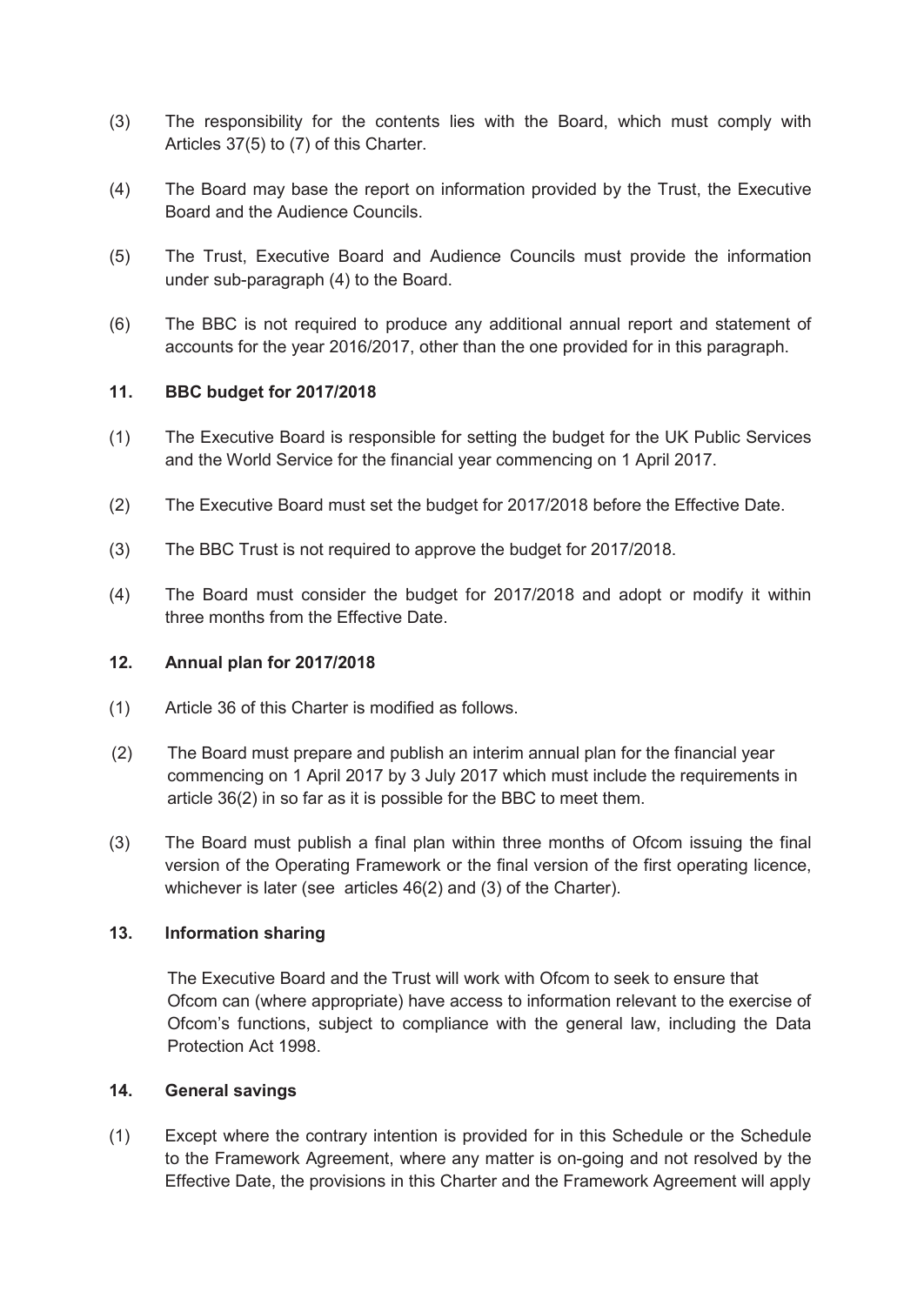- otherwise, any existing BBC policies, regulations, and procedures continue to have effect until replaced by the Board on or after the Effective Date. (2) Except where this Schedule or the Schedule to the Framework Agreement provides
- (3) The Board will seek to make any replacement under sub-paragraph (2) in a timely Manner so as to ensure compliance with their obligations under this Charter and the Framework Agreement.

#### **15. Interpretation**

In this Schedule—

 Secretary of State and the BBC (as subsequently amended), containing provision "The 2006 Agreement" means the agreement made on 30th June 2006 between the relating to the BBC and its services;

"The 2006 Charter" means the Royal Charter for the continuance of the BBC for the period ending on 31st December 2016;

"The Board" means the Board of the BBC established under article 19 of this Charter;

 "The Executive Board" means the Executive Board of the BBC established under article 7 of the 2006 Charter;

 was made in anticipation of the grant of this Charter, in accordance with article 53; "The Framework Agreement" means an agreement dated 7 November 2016 which

 "The Transitional Period" means the period between the day after the day on which this Charter is granted (see articles 2(2) and 72) and the end of the day before the "Effective Date";

"The Trust" means the BBC Trust established under article 7 of the 2006 Charter.